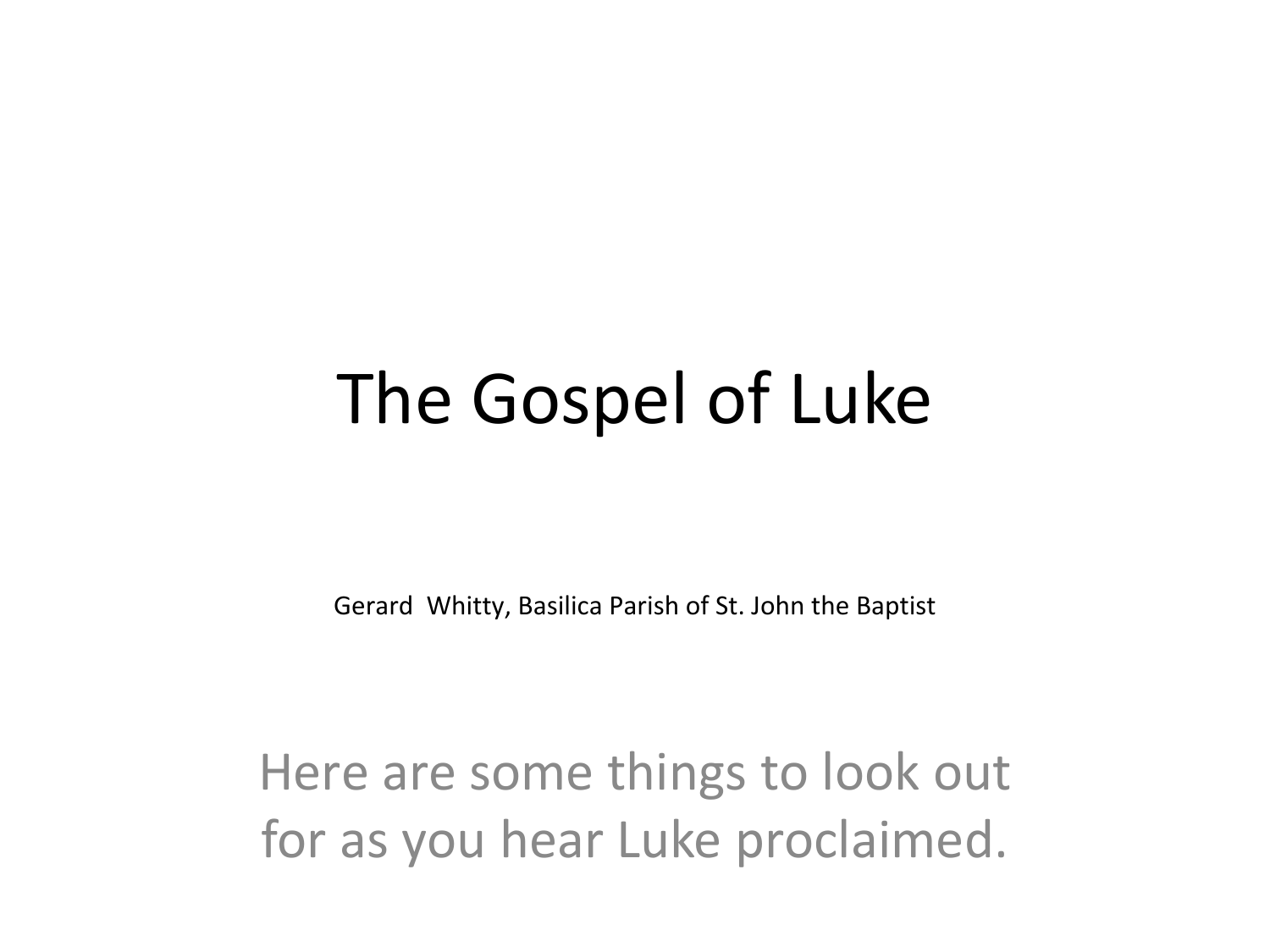## Who is the Author?

• Luke was a second generation Christian

• he was an educated man, probably a gentile who knew the Greek Old Testament.

• he was a bit of a poet and artist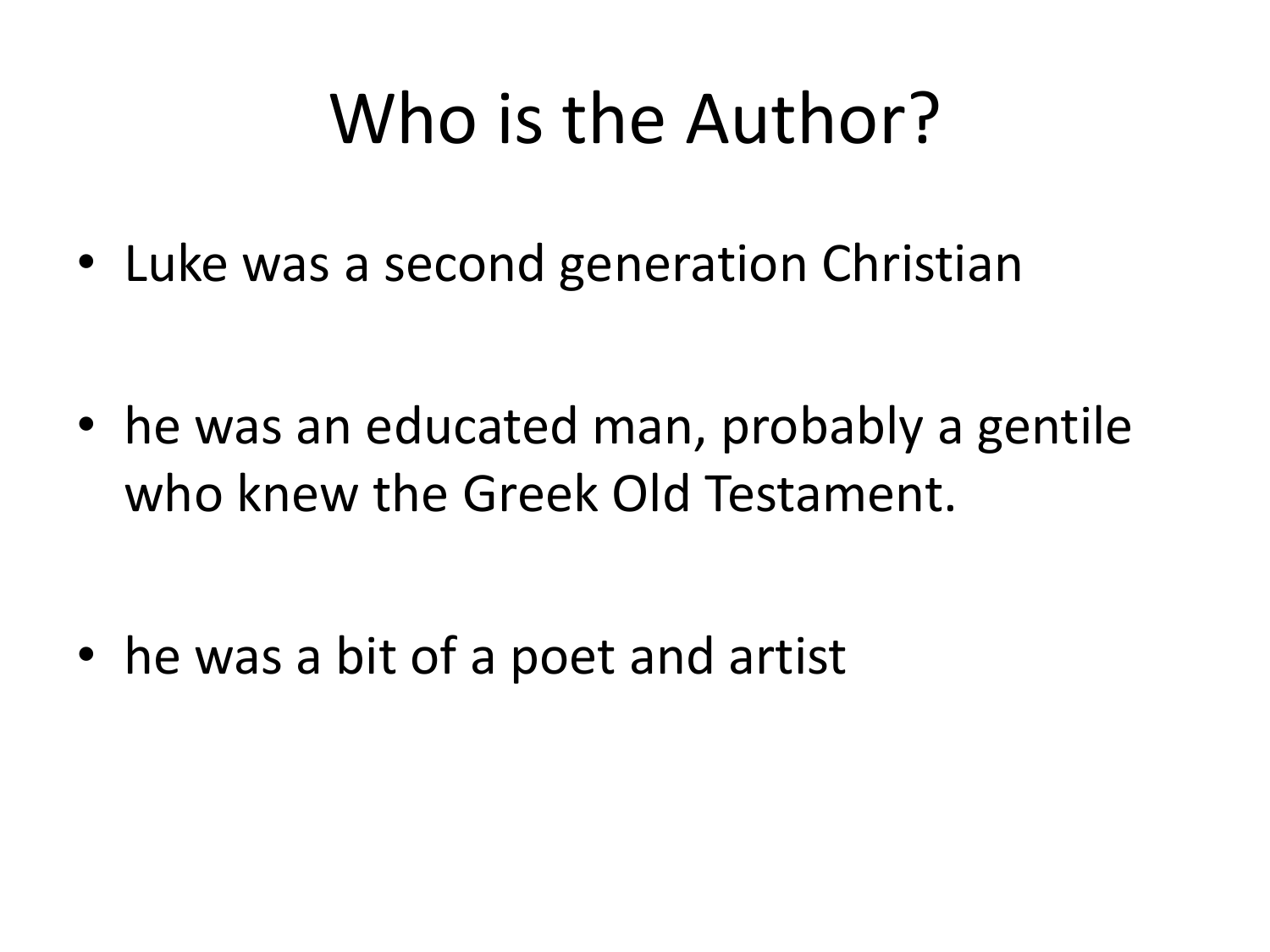# Luke and Paul

- Luke was a companion of Paul, at least early on in Paul's missionary work.
- The author's name is Luke, the doctor whom Paul mentions as his companion and colleague [col.4:14]
- Tradition says he was from Antioch, on the Orontes, a gentile pagan converted to Christianity. He is also seen as the author of the Book of Acts.

•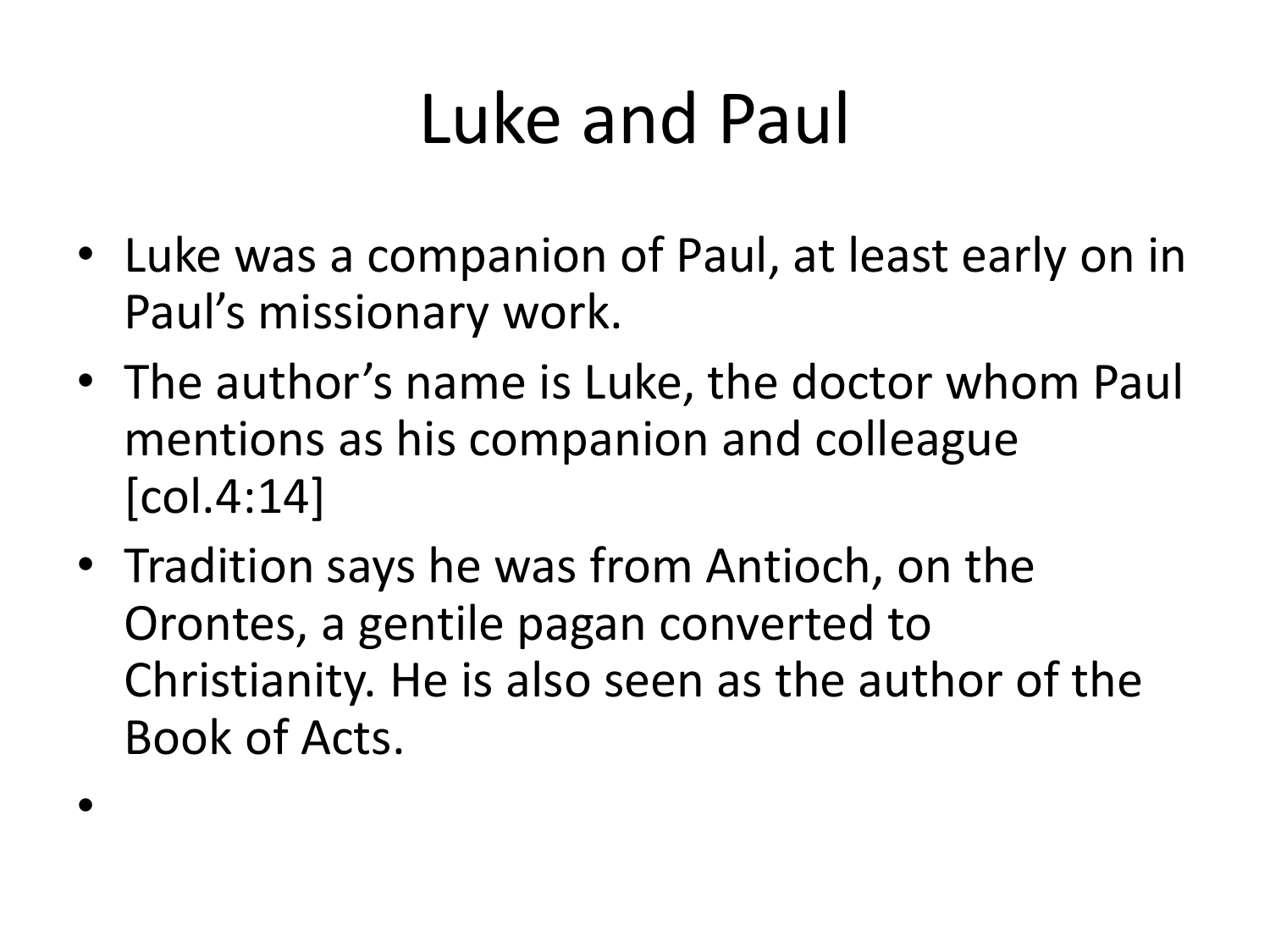# Luke: his relationship to Paul

• Luke was greatly influenced by Paul. While Paul was imprisoned in Rome, Luke was his constant companion. From Paul, Luke gained a general attitude rather than detailed information. Paul may have contributed to Luke's strong position on the universality of salvation; Jesus' will to save; and Luke's cool attitude toward the Law.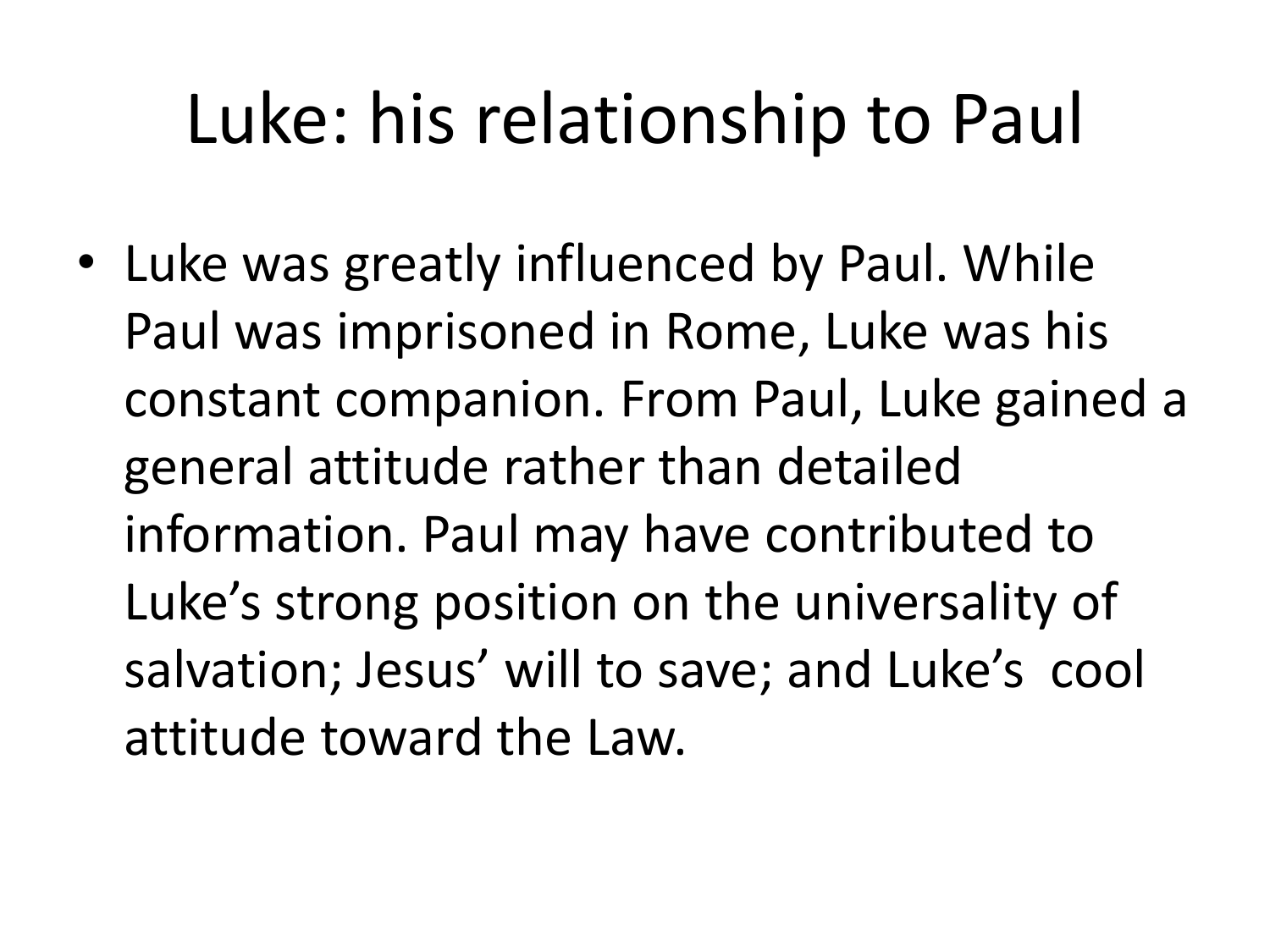# Luke and Herod

• Luke, living in Antioch, where he probably was baptised, met Manaen, a companion of Herod Antipas, and, through him, may have come to know Joanna, the wife of Antipas' steward, Chuza. From these persons he could have learned about Jesus' dealings with Herod, which are only related in Luke's Gospel.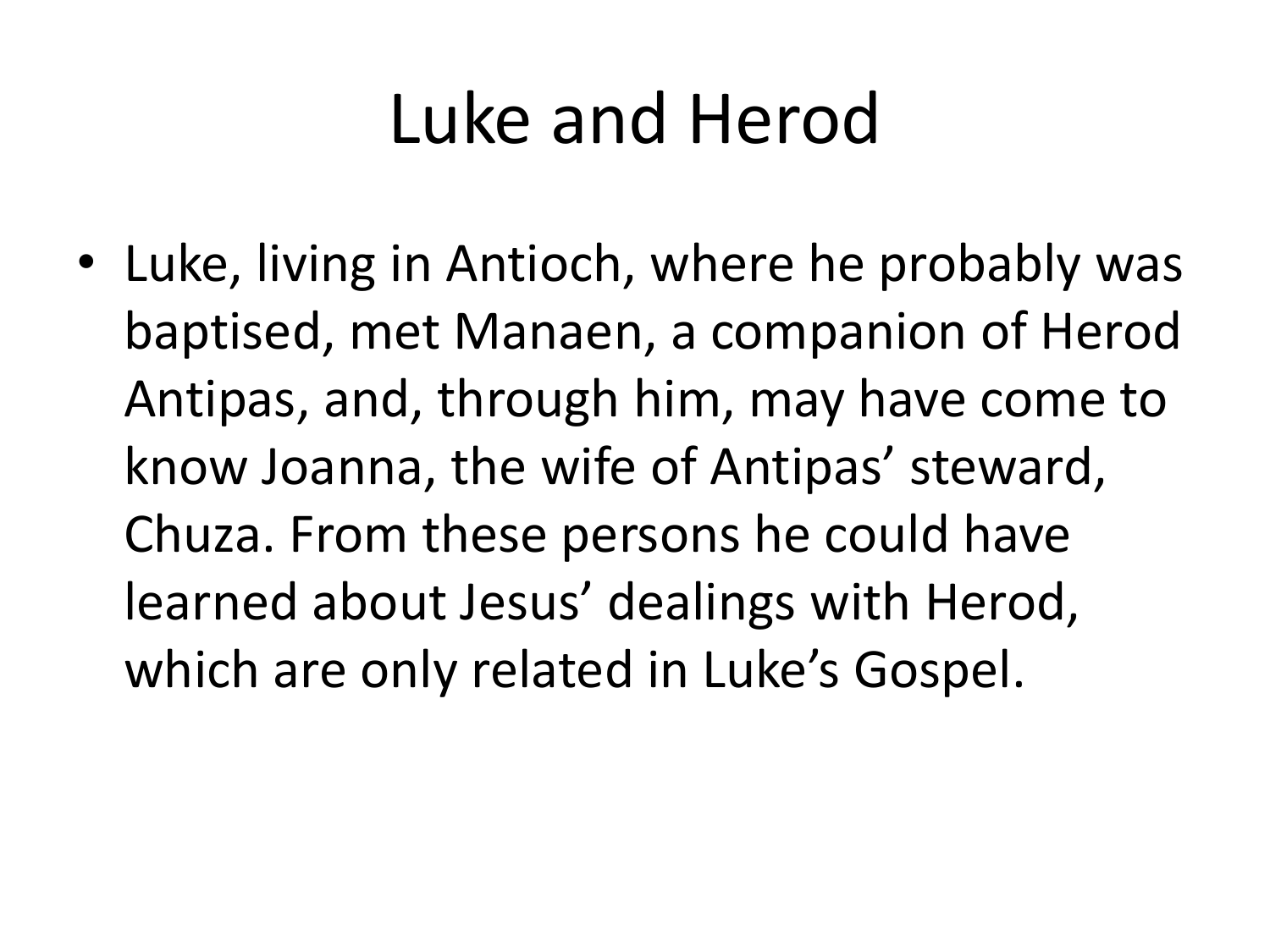### Luke and John

• In Asia Minor, he must have moved among the disciples of John and, from them, adopted some of the Johannine themes; such as the motifs of Jerusalem and the Temple; the importance of Jesus' glorification; exclusive facts about Jesus' ministry; the transfiguration scene; Jesus' hymn of praise "*No one knows the Father except the Son etc.*"; and his exhortation to trust completely in God.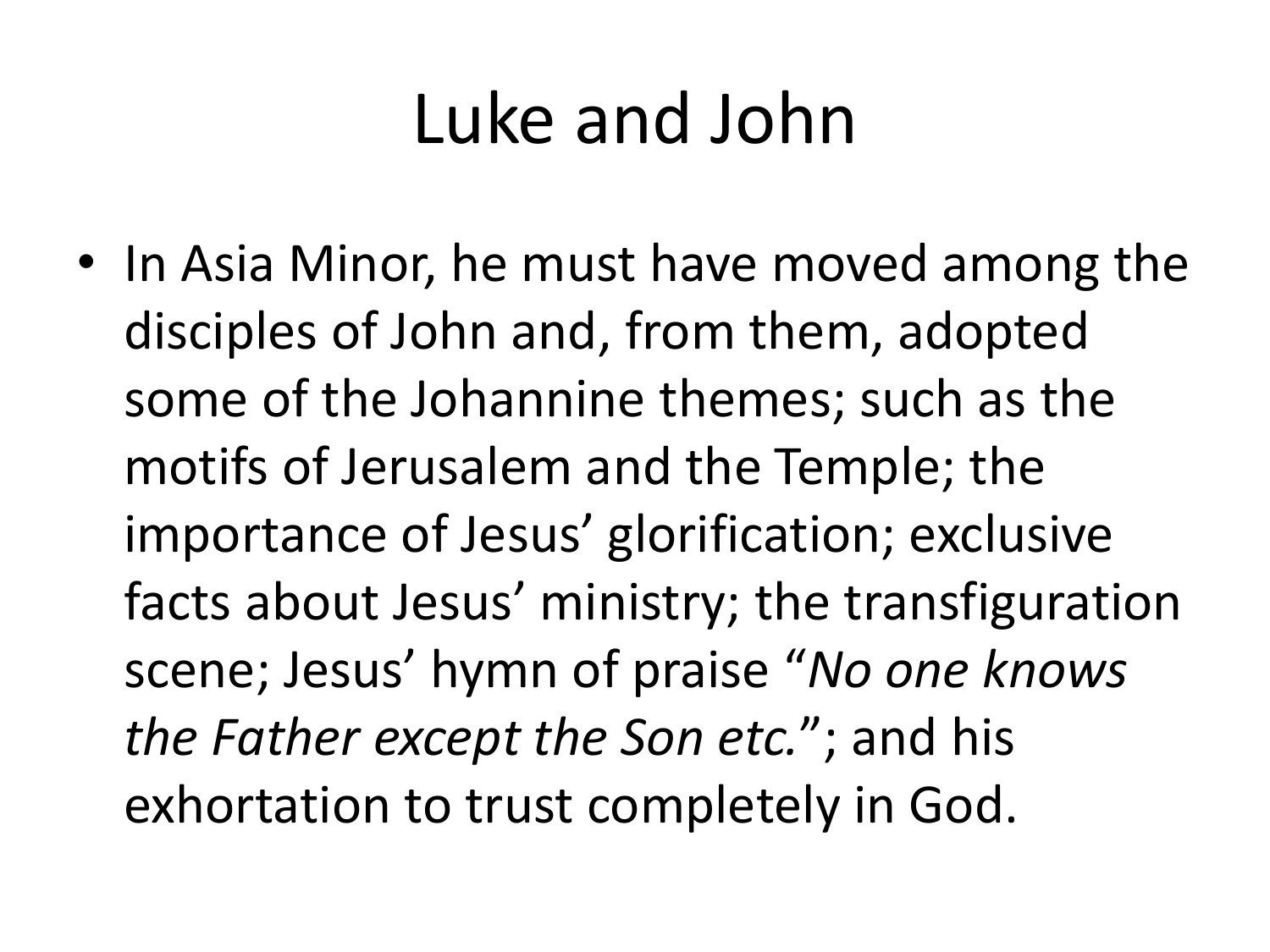# Luke and Philip

• Luke also met the deacon Philip, the apostle of Samaria, from whom Luke probably heard the story of the Samaritans refusing to welcome Jesus and how only one leper of ten, a Samaritan, returned to thank Jesus although all of them were cleansed.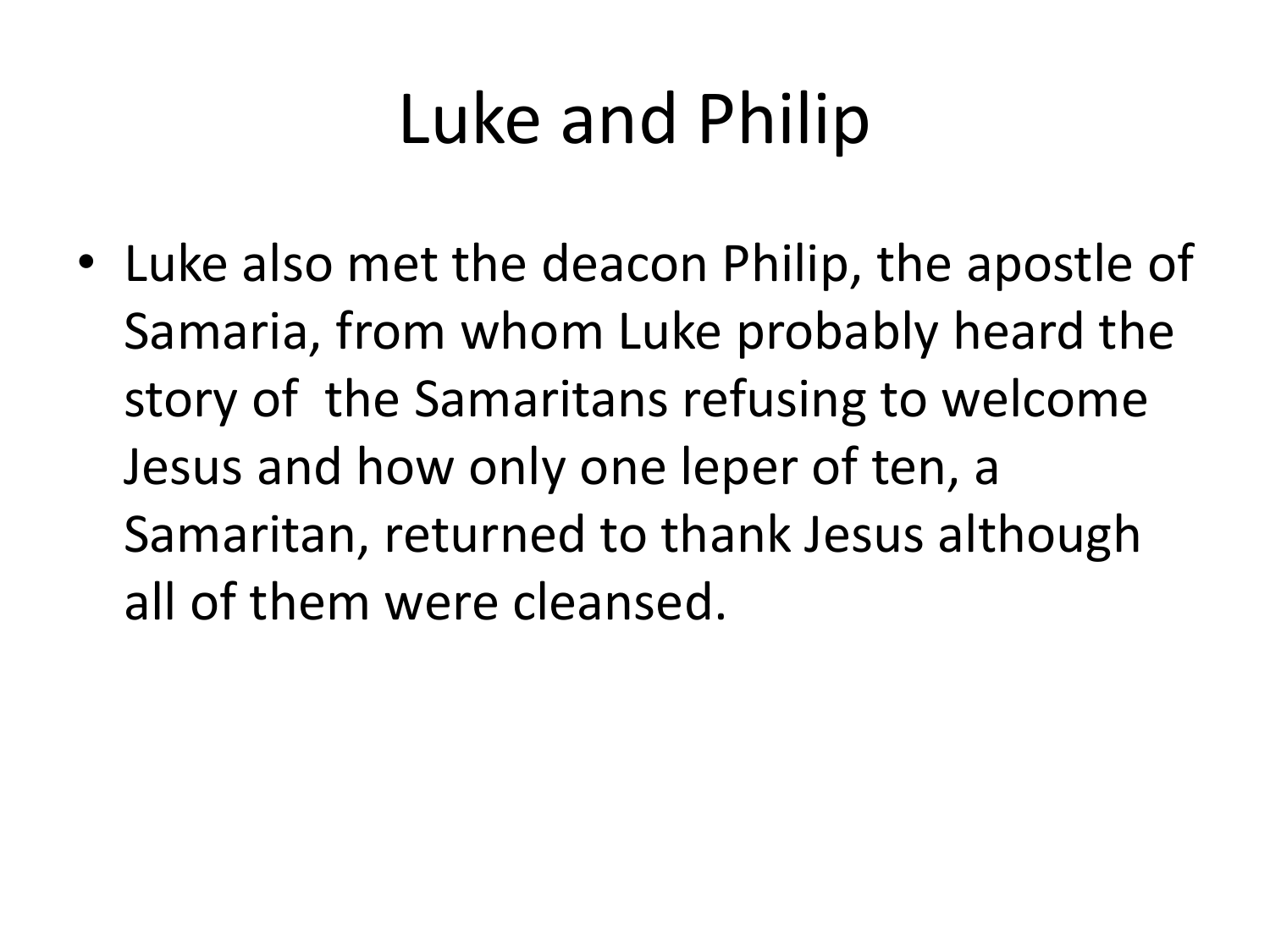## Luke and Mark

- Luke also depended on Mark's Gospel. He incorporated almost 60% of Mark's verses. Luke may have also been influenced by Matthew's Gospel but this dependence is more difficult to establish.
- Luke used his sources respectfully but never slavishly. He carefully inserts his own viewpoint, omitting some details and adding others, always being master of his narrative.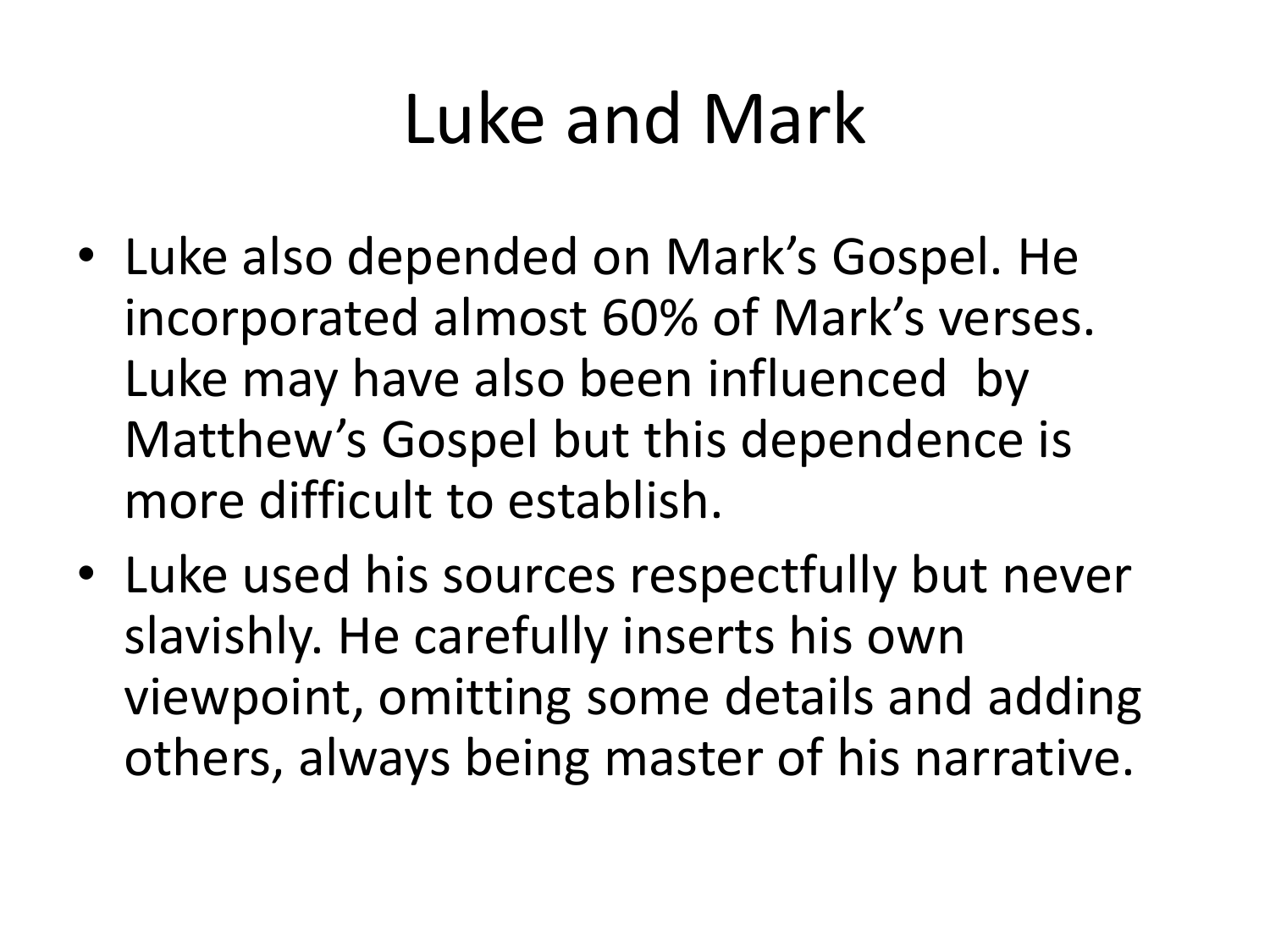# Date of Gospel

• The date of Luke's Gospel is often placed, during Paul's Roman arrest but prior to his execution, around 63AD. But it may have been after the fall of Jerusalem in 70 A.D. because Luke refers to it. However references to this catastrophe could easily be based on the Old Testament, as Luke's descriptive language is drawn for this source. It is widely proposed that Luke wrote after 70 A.D. but not beyond 85 A.D. Tradition gives southern Greece as the place of composition.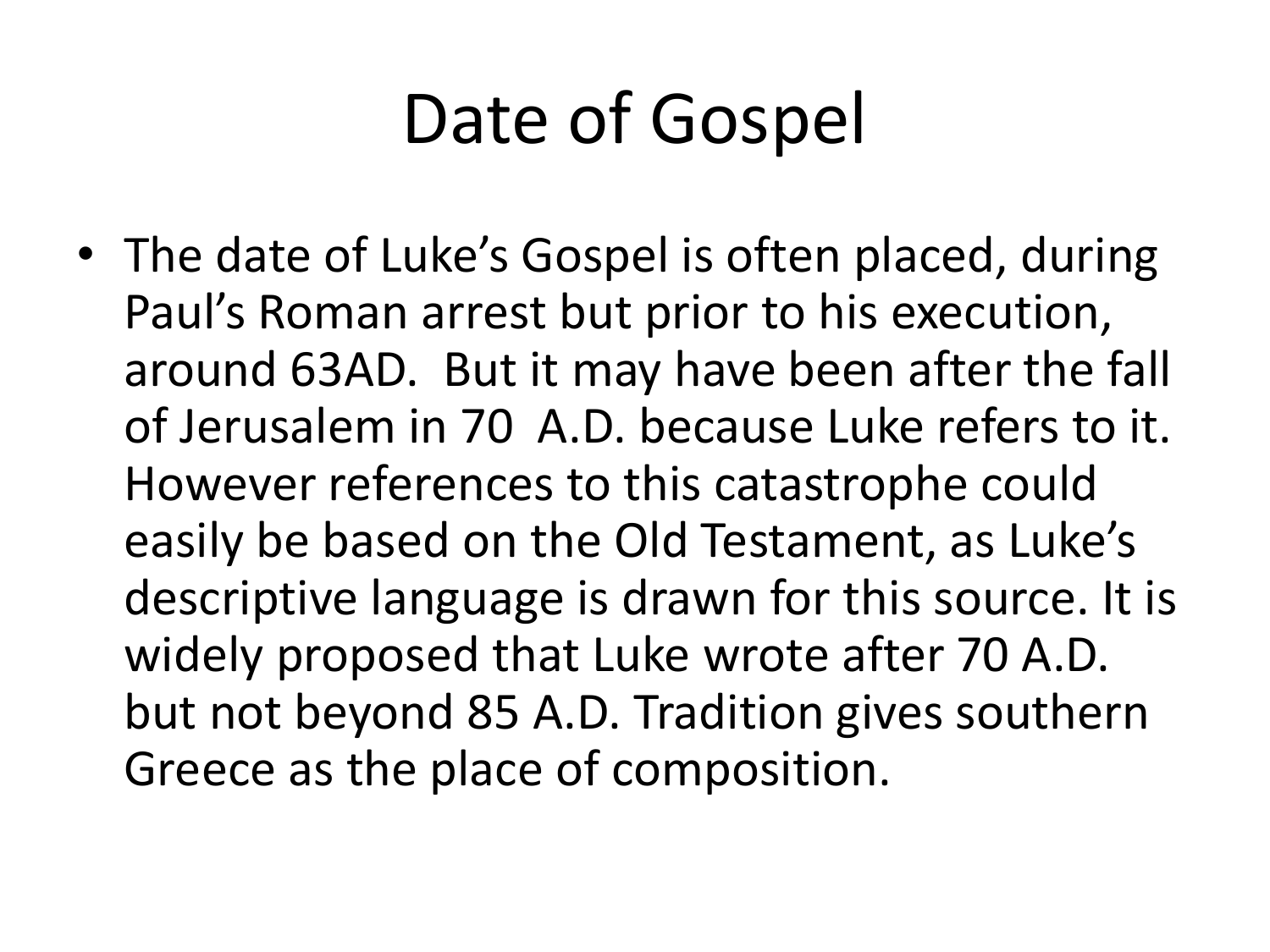### **THE LITERARY STYLE**

- Probably because of his pagan background, Luke shows a great favouritism for minorities, segregated groups and the underprivileged.
- also, the little ones, namely, Samaritans, lepers, publicans, soldiers, disgraced sinners, unlettered shepherds and the poor.
- Luke writes primarily for gentiles, choosing to use Greek rather that Semitic words and literary constructions.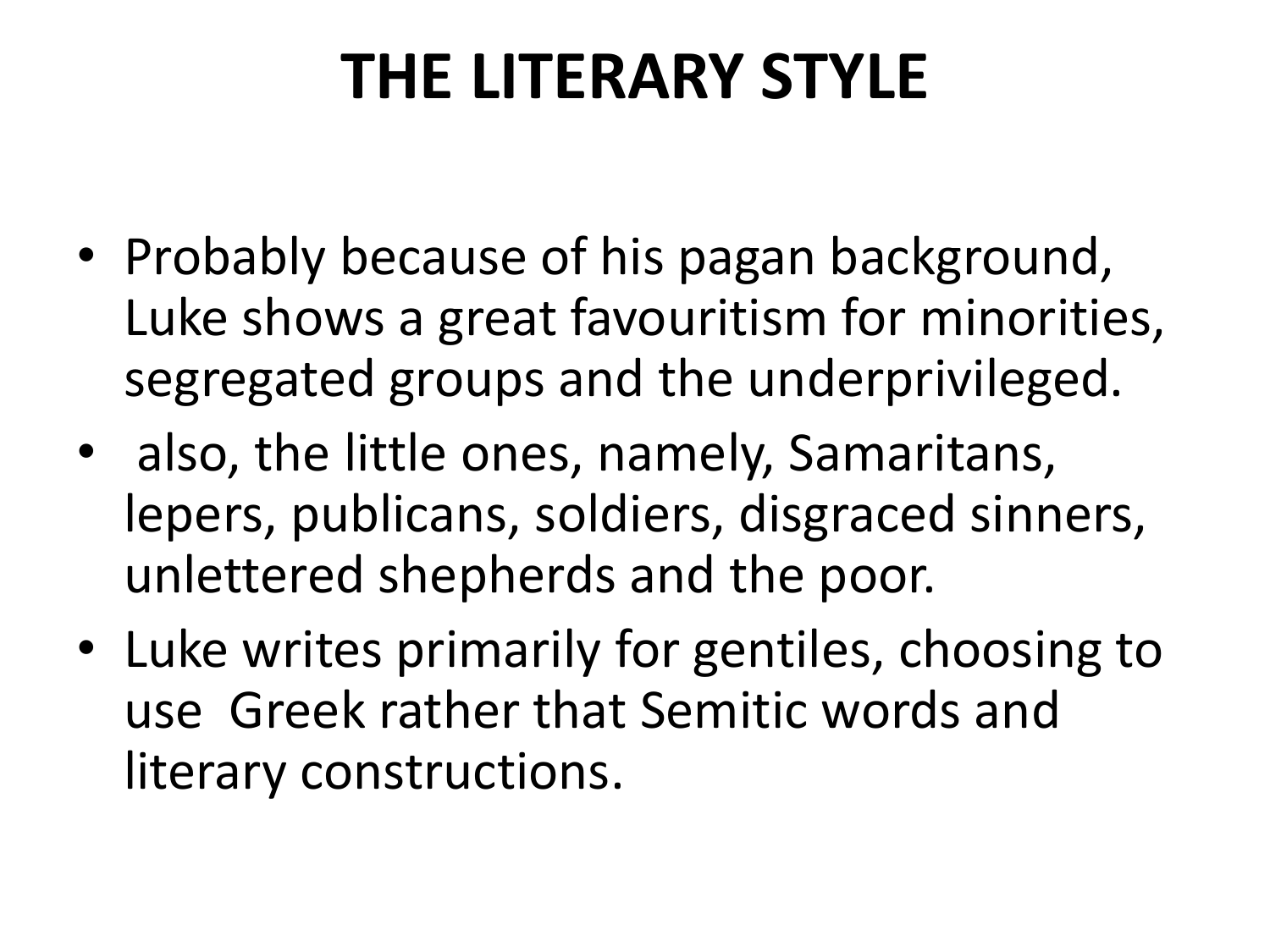# **THE LITERARY STYLE**

- Also he seldom quotes from the Old Testament , apparently because his audience, namely, Gentiles, would not be familiar with it.
- Instead he speaks of Jesus' prophetic ministry which is fulfilled in the church's ministry to the Gentiles.
- Another characteristic is evident in the way Luke records earlier events or statements as anticipating future events culminating in Jesus' passion and glorification.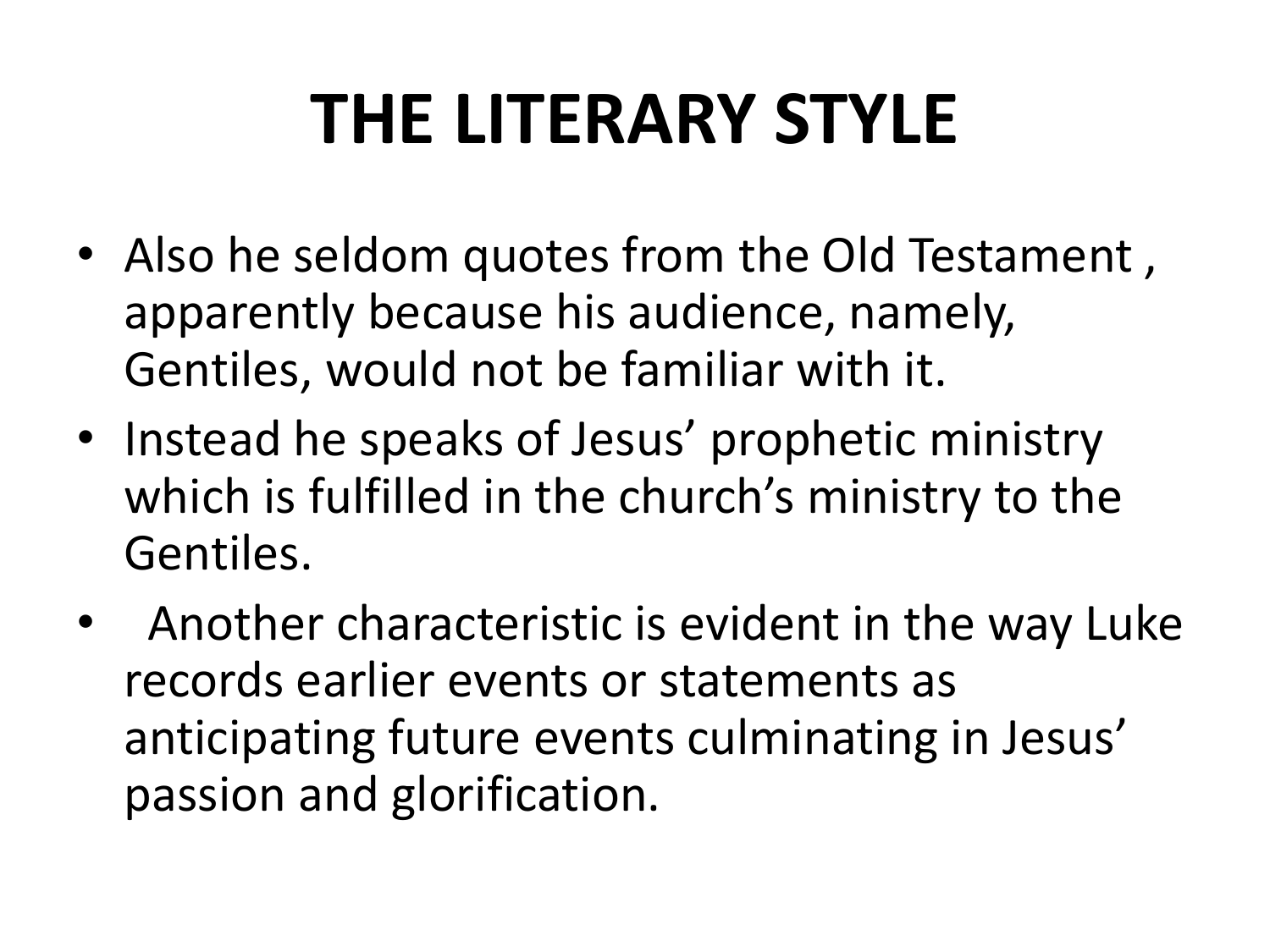# **The Gospel of Mercy**

• This is the only Gospel which includes events and/or parables about the sinful woman, the lost sheep, the lost coin and the prodigal son; Jesus' in the home of Zacchaeus and forgiving his executioners on Calvary.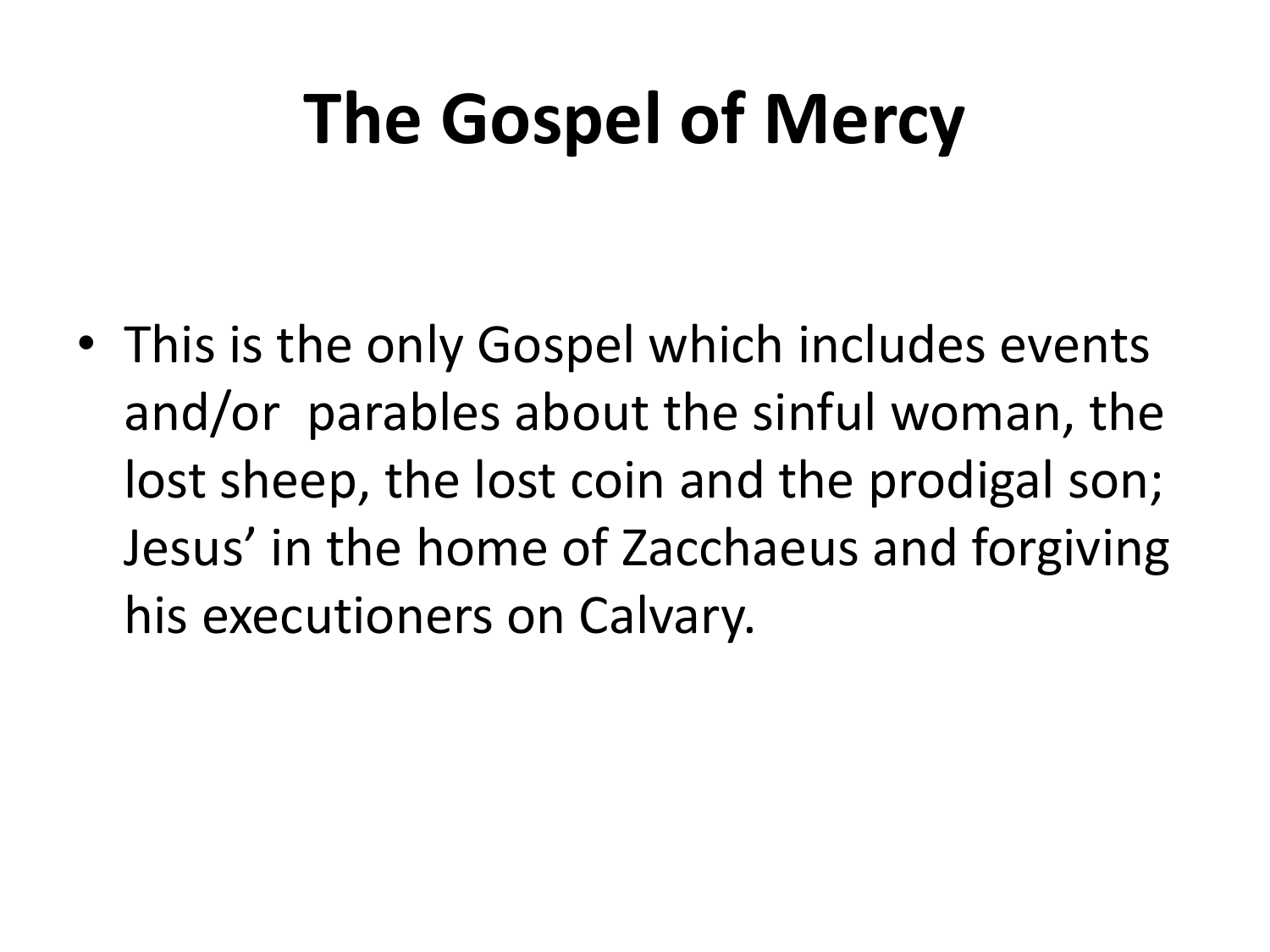# **The Gospel of Universal Salvation**

- Luke begins Jesus' genealogy, not with David, but with Adam, placing him within the family tree of the whole human race. The faith of Abraham can be shared with all humankind and "*all mankind shall see the salvation of God*".
- This is a gospel of universal salvation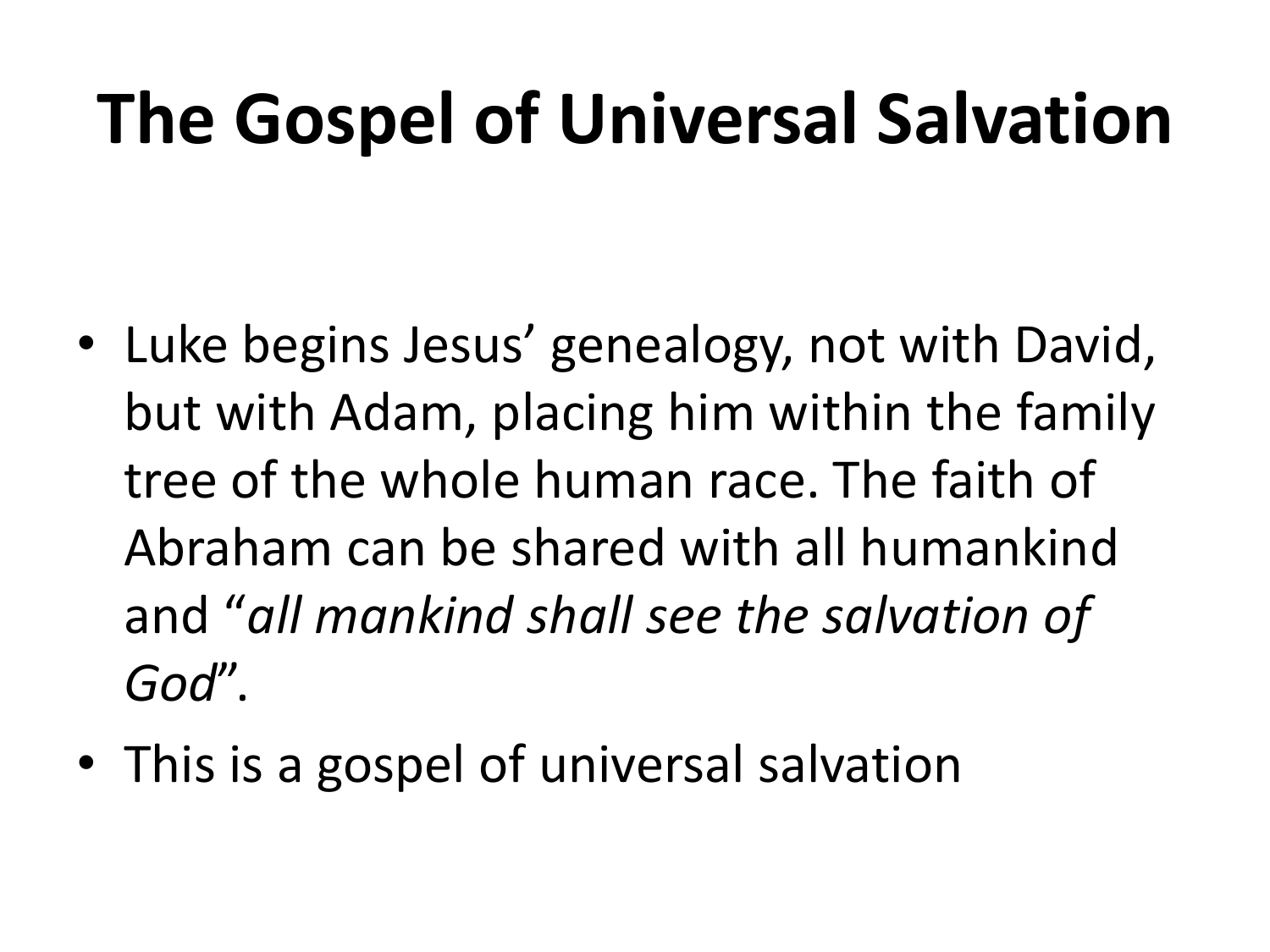Characteristics of Luke's Gospel First, Jesus as Prophet

• Luke presents Jesus as the prophet foreshadowed by the Old Testament prophets. He brings to completion the entire prophetic tradition. Like the prophets of old, he is rejected and put to death in Jerusalem but he remains faithful to his teachings to the end.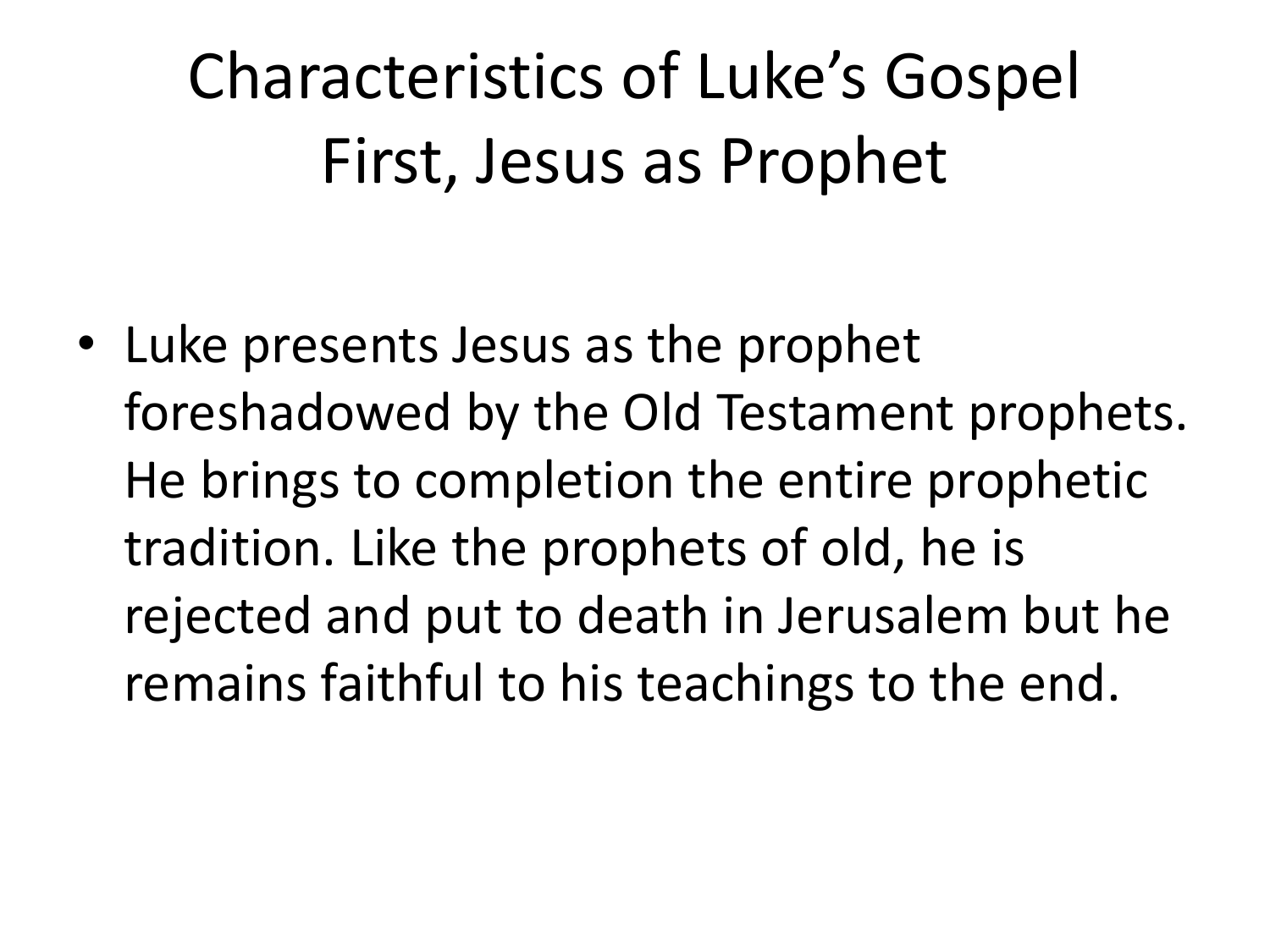### Second characteristic: Time

• History and time are important for Luke. Luke situates the story of Jesus in the context of world history. He gives the dates of various rulers and in Acts (his second volume) traces the spread of the church begun by Jesus from Jerusalem to Rome. Luke makes every effort to show that Jesus was innocent of any political crime and that the Roman Empire had nothing to fear from him and early Christians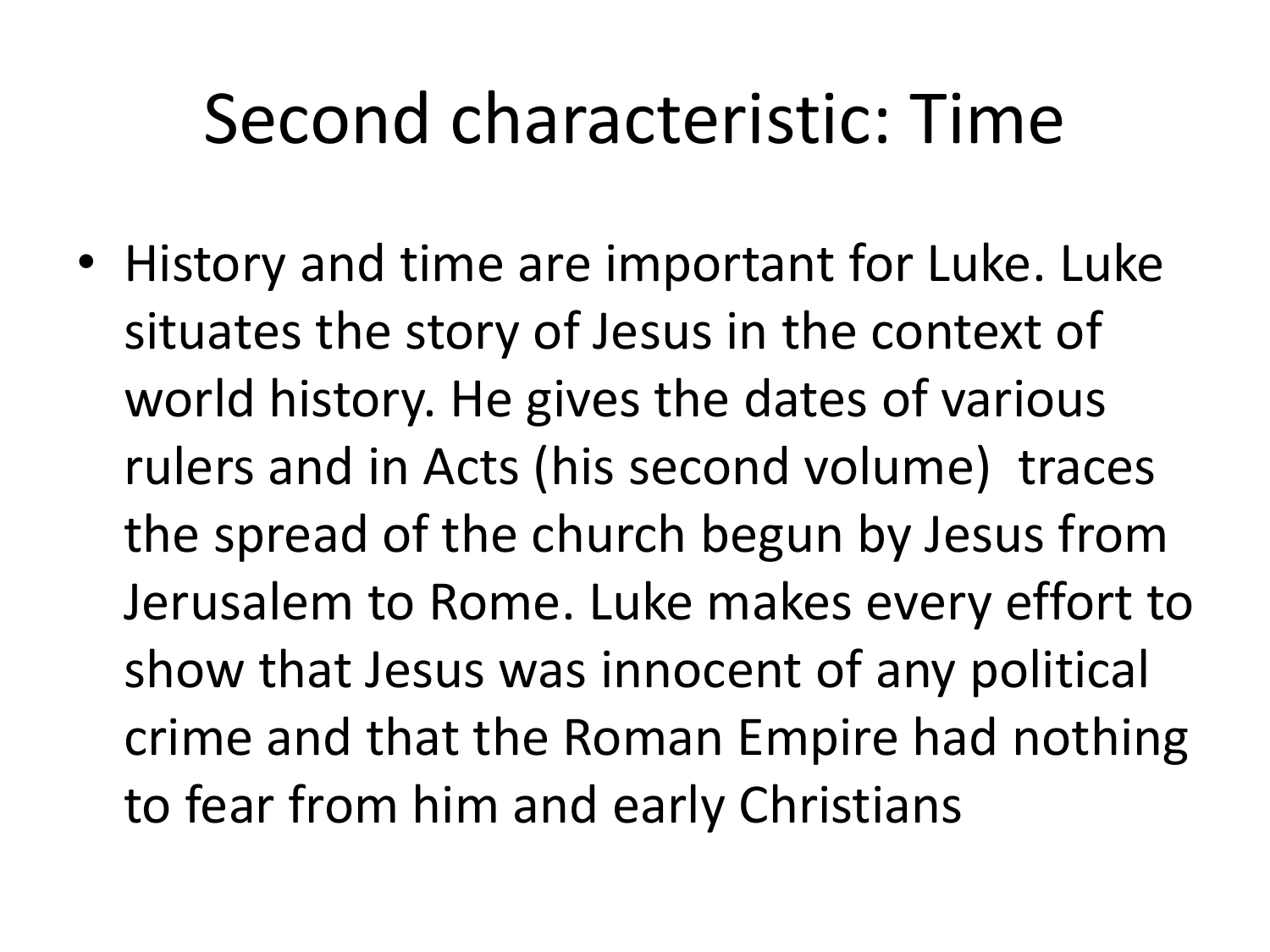## Time

• Luke's telling of the story aims to help Christians make their way through history in peace. The second coming of Christ is in the future, not now and Christians are in for the long haul of history.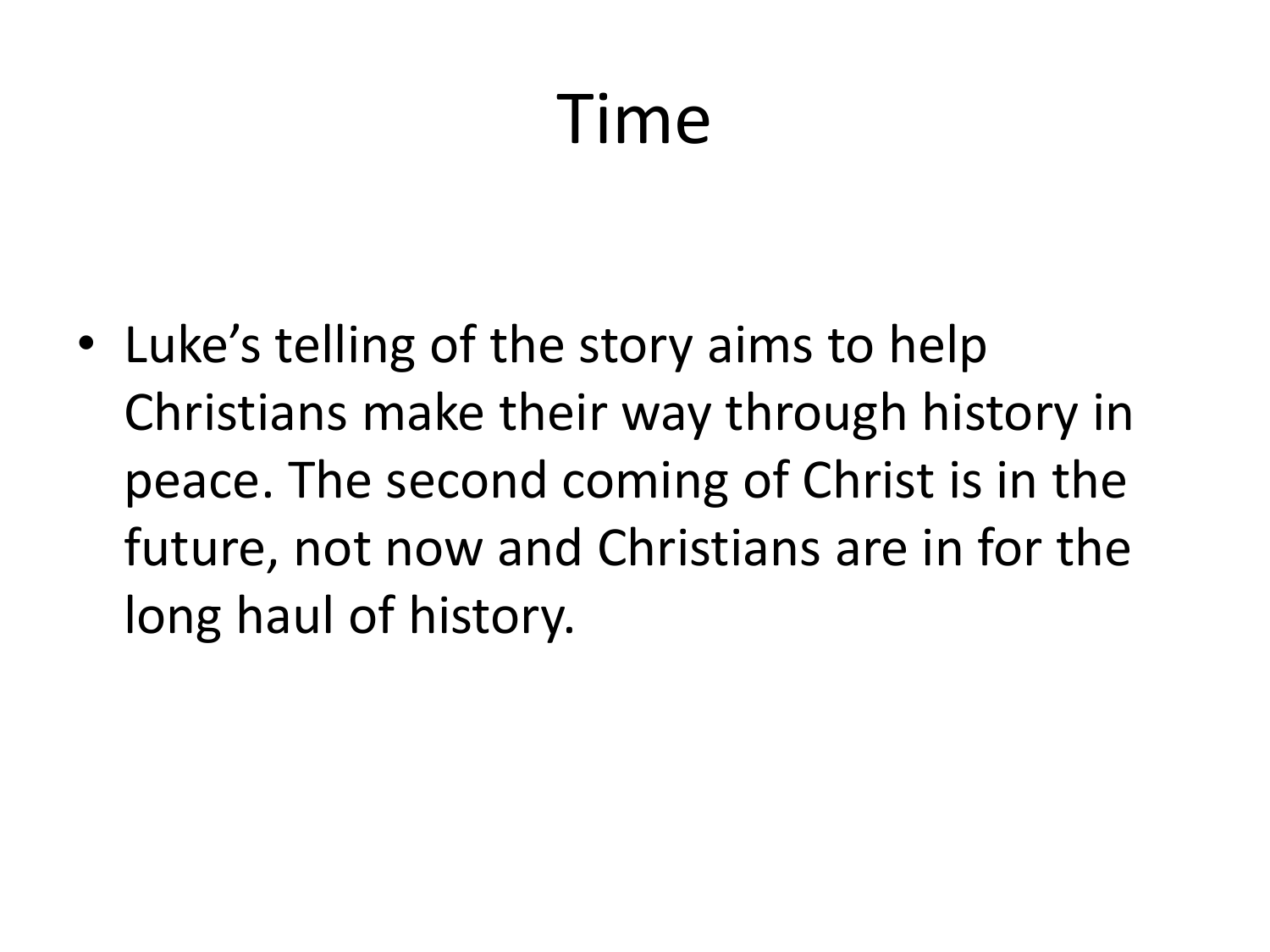Third Characteristic: Outsiders and salvation

- Jesus' words and deeds express God's special love for the outsiders and outcasts of society.
- In the infancy story there is Mary and Joseph, Zachariah and Elizabeth, the shepherds and Anna and Simeon
- In his public ministry there are the lepers, the sick, the handicapped.
- In his preaching he includes the poor, the rich the tax collectors, sinners, women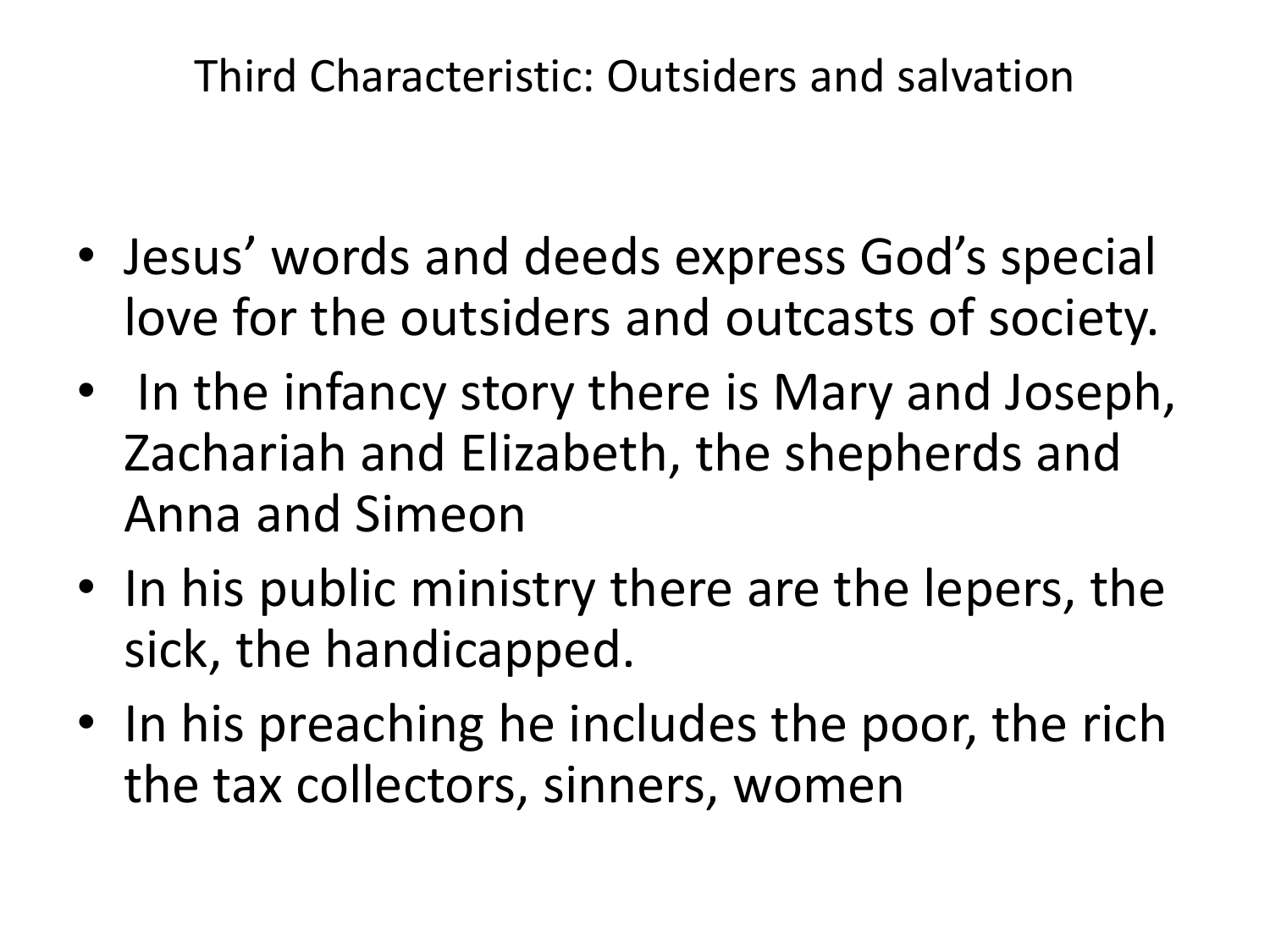Third Characteristic: Outsiders and salvation

- He presents Samaritans in a positive ways and points to the gentiles as worthy of God's concern
- Even on the cross in his dying moments he reaches out to a criminal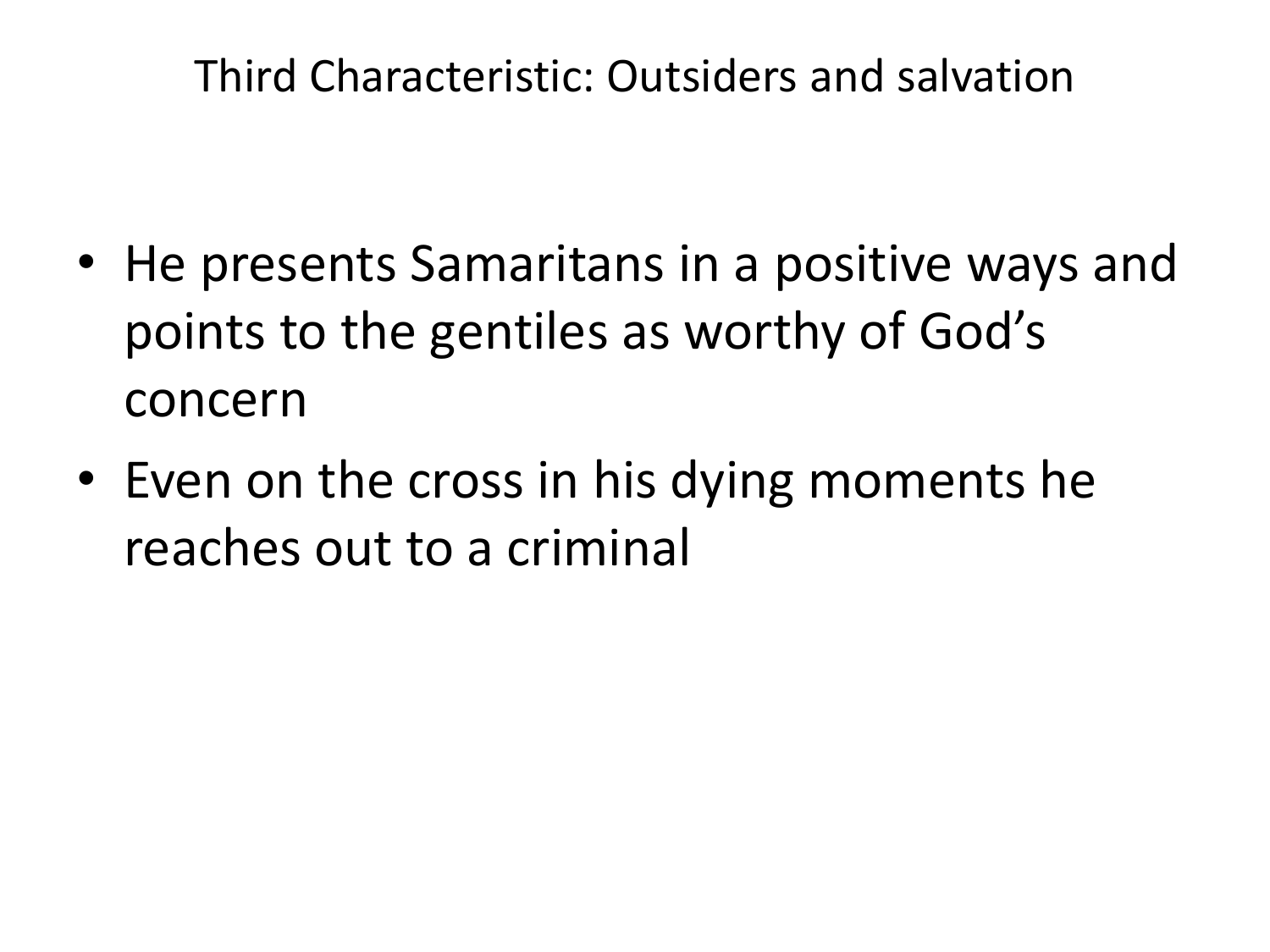#### Fourth Characteristic: Rich and Poor

• The relationship between Jesus and the poor in society was one of Luke's special concerns. Perhaps his community comprised rich and poor people. He warns the rich that material wealth is not the most important thing in life and that the rich have a serious obligation to share with the poor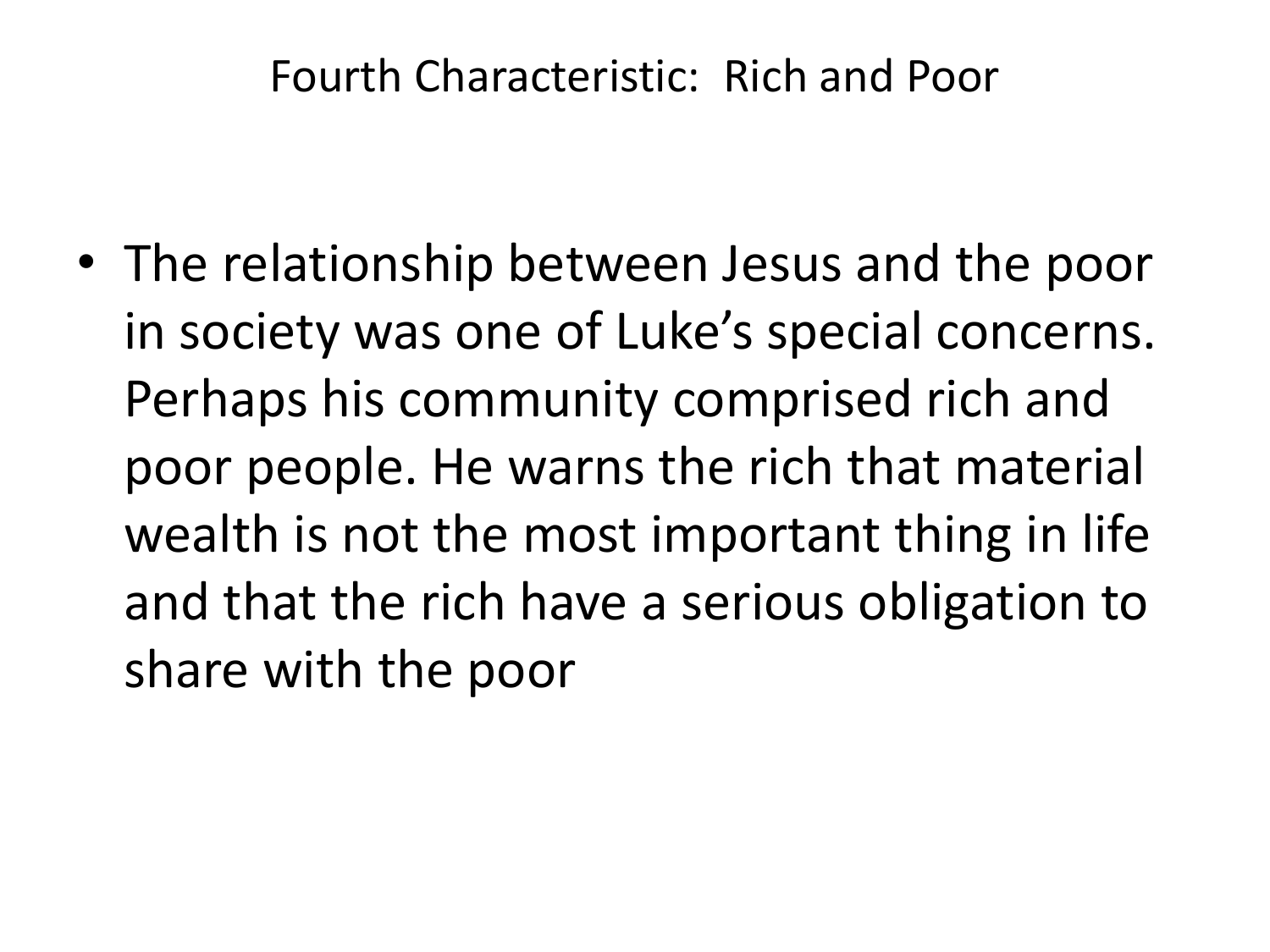Fourth Characteristic: Rich and Poor

• He also encourages the poor respond to Jesus' invitation to enter God's kingdom; and that one's standing before God is more important than one's place in society.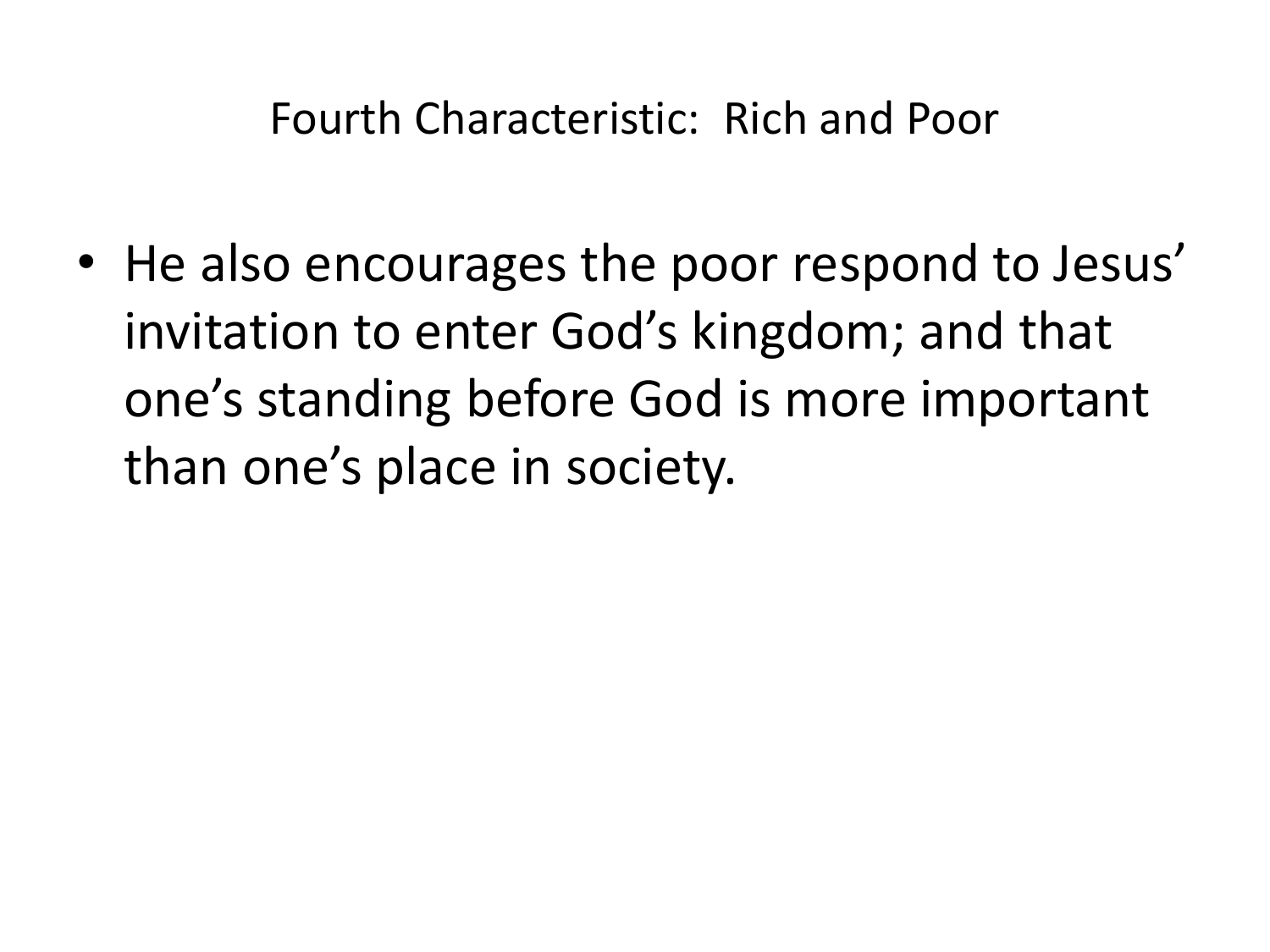#### Fifth Characteristic: Prayer

- Luke's gospel is often called the gospel of prayer because he presents Jesus as praying at key moments in his life and ministry
- Jesus prays before his baptism; in response to the crowd's enthusiasm over his miracles; before choosing his twelve apostles; before Pilate identifies him as the Messiah; prior to the transfiguration; after the Last Supper; before his arrest and at the moment of his death.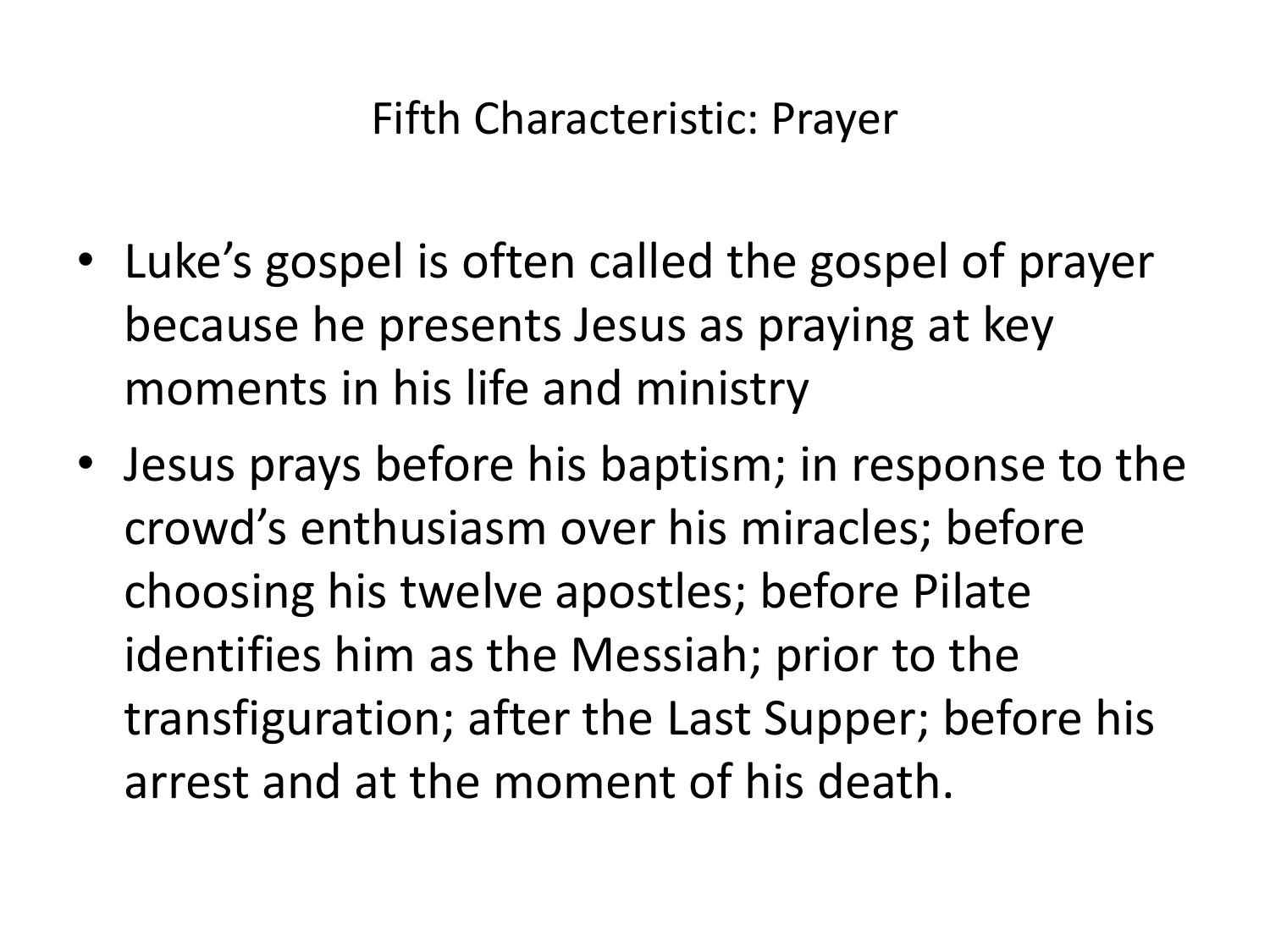#### Fifth Characteristic: Prayer

• Luke's Jesus urges a surprising persistence in prayer.

• He also includes instructions on prayer not found in the other gospels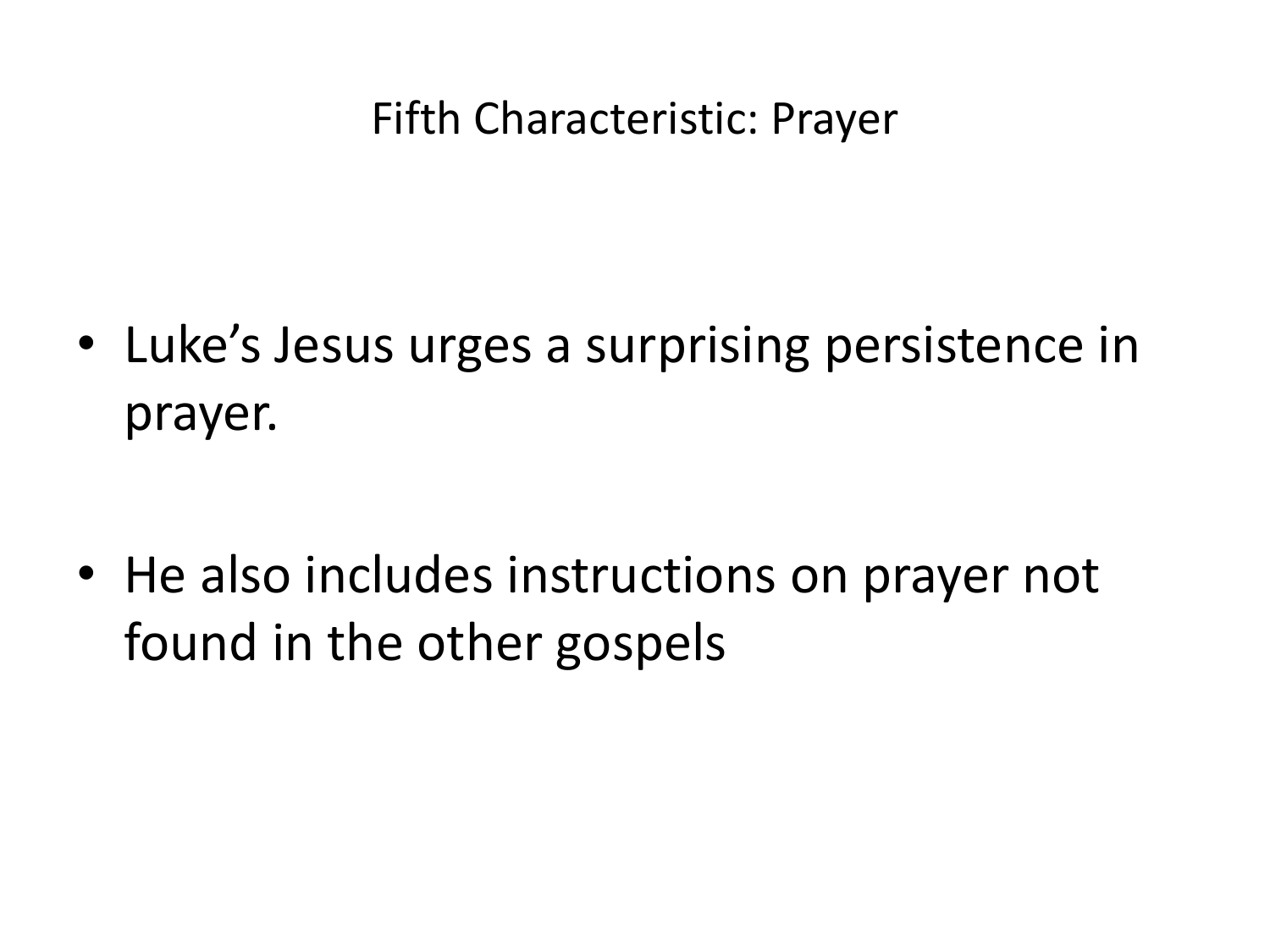#### Sixth Characteristic: Holy Spirit

- The Spirit is a major figure in Luke's gospel
- Jesus is conceived by the power of the Holy Spirit
- Elizabeth and Zachariah, Anna and Simeon prophesy about Jesus through the inspiration of the Spirit.
- Just as the Spirit descended on him at his baptism, it also comes upon his at the very beginnings of his public ministry in the synagogue in Capernaum.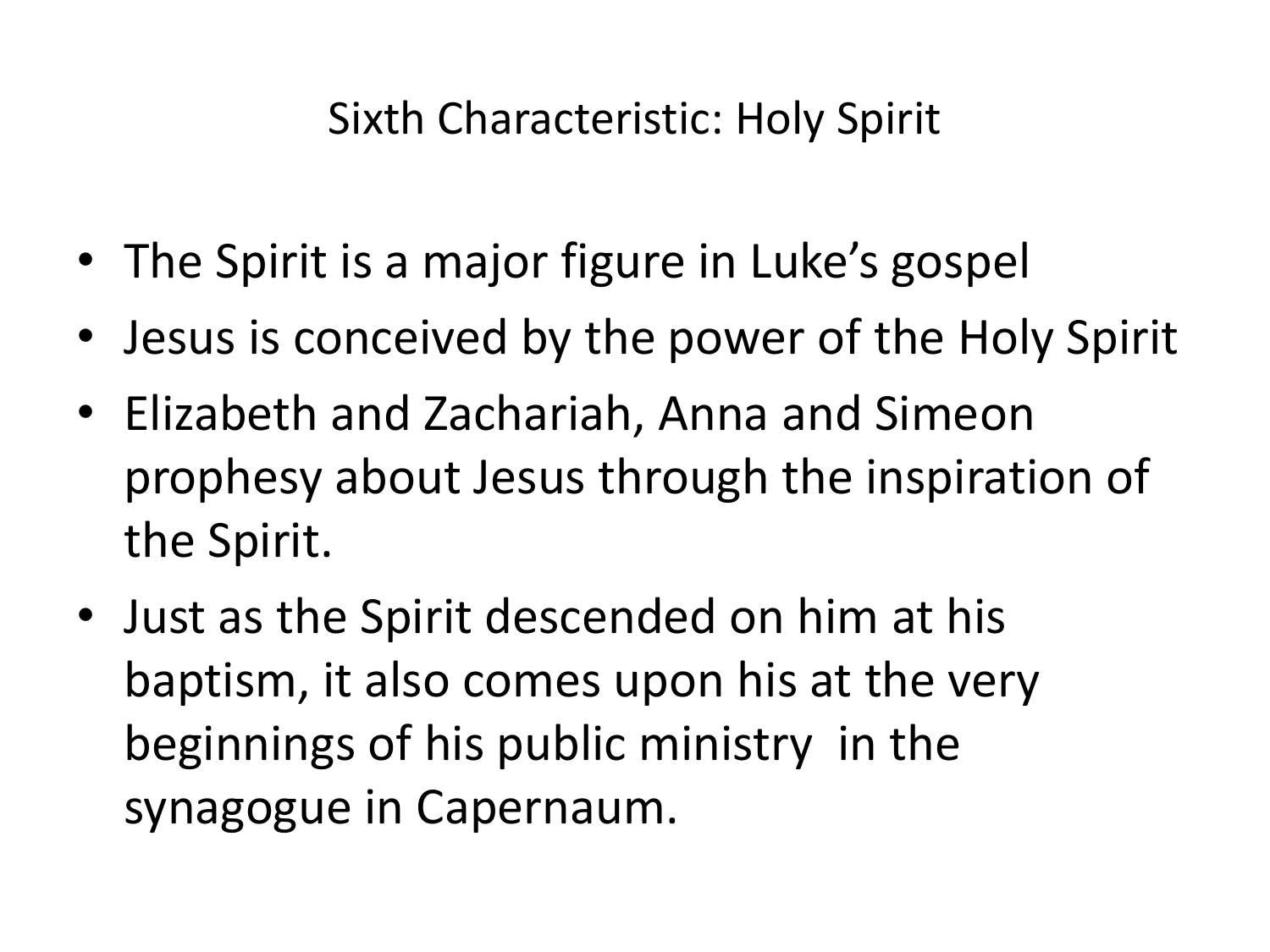- That Jesus is the sole agent of the Holy Spirit is made clear in all of his healings and public actions.
- Luke makes it clear that the Spirit is the principle of continuity between the Old Testament, the time of Jesus and the time of the Church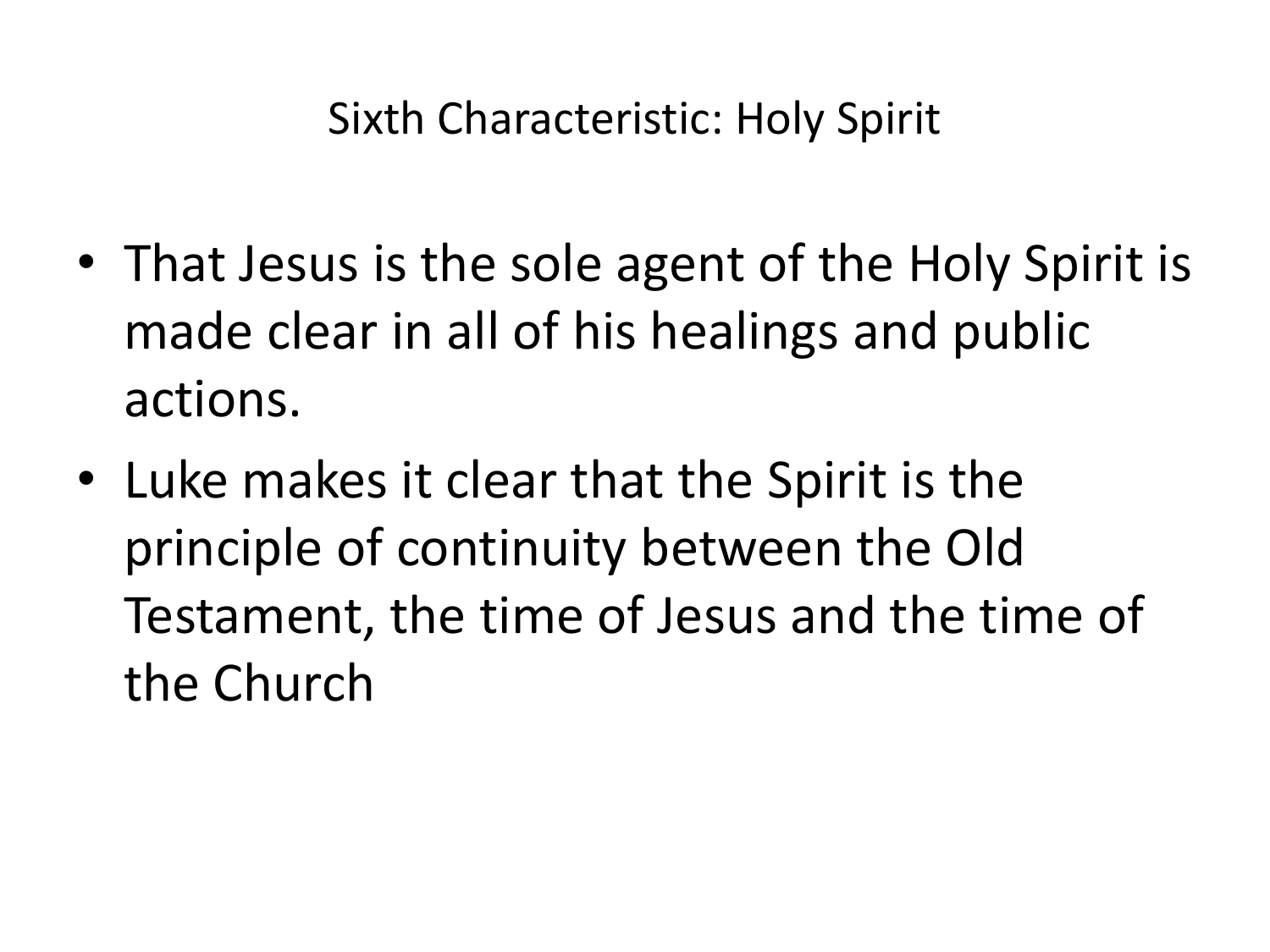### Sixth Characteristic: Holy Spirit

• In Acts, Luke makes it clear that conversion, the gift of the Spirit and baptism are intimately connected and go together.

• After his Ascension he promises to pour out his Spirit on the disciples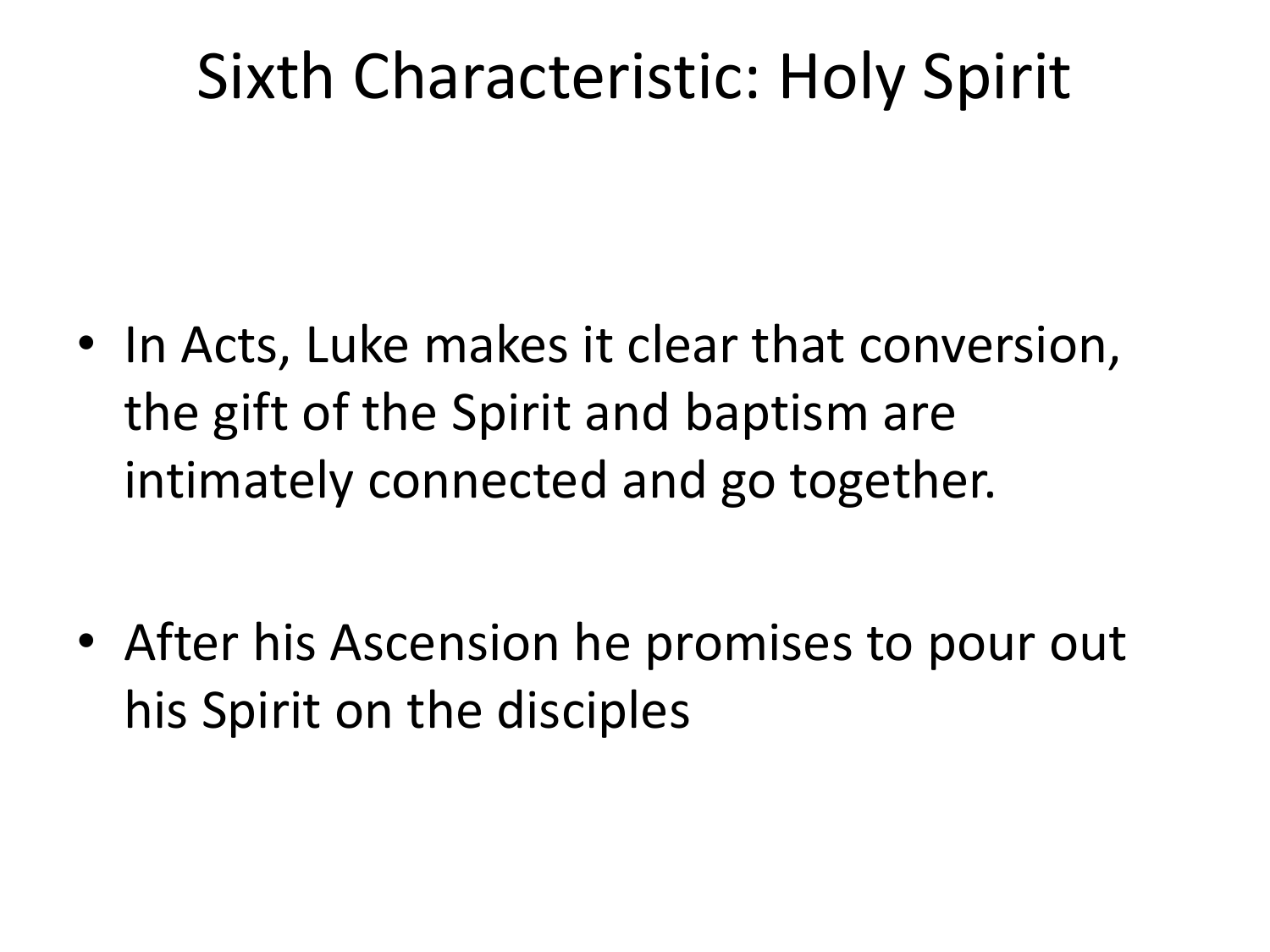• The sensitivity of Luke's gospel to women has long been recognized. The number of times women are mentioned, the contribution of women to the early life of the church, the kinds of interaction Jesus allows women, the special importance and role of Mary give ample evidence that one cannot deal with the ministry of Jesus in this Gospel without giving careful attention to the dynamic role and value of women in making Christian message come alive.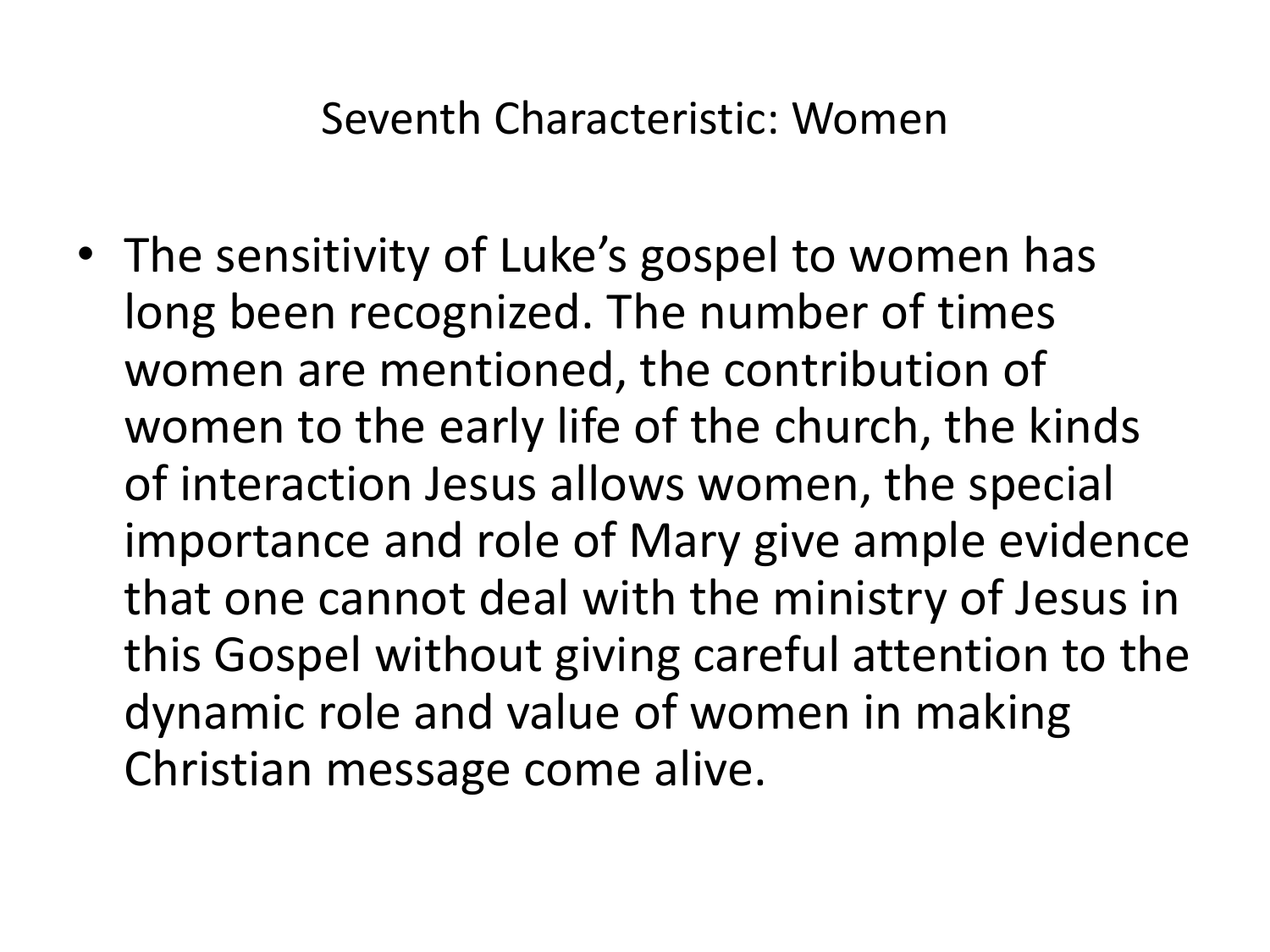### **AN OUTLINE: GOSPEL OF LUKE**

• **(I) PROLOGUE: Ch: 1:1-4**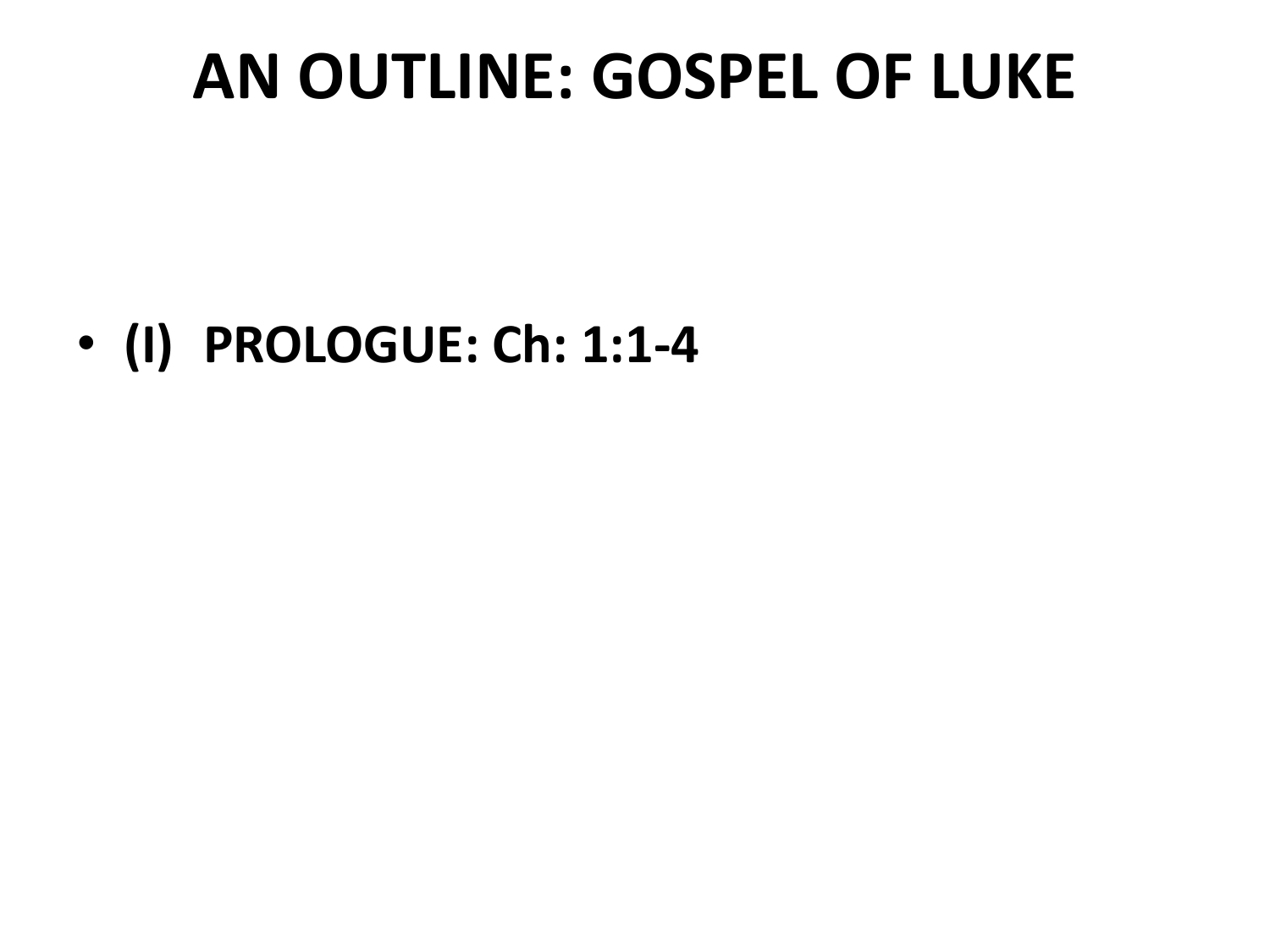#### **THE INFANCY NARRATIVE: Ch: 1:5-2:52**

- (A) Story of the Annunciation (1:5-56)
- (a) The Annunciation of the Birth of John the Baptist (1:5-25
- (b) The Annunciation of the Birth of Jesus (1:26-38)
- (c) The Visitation (1:39-56)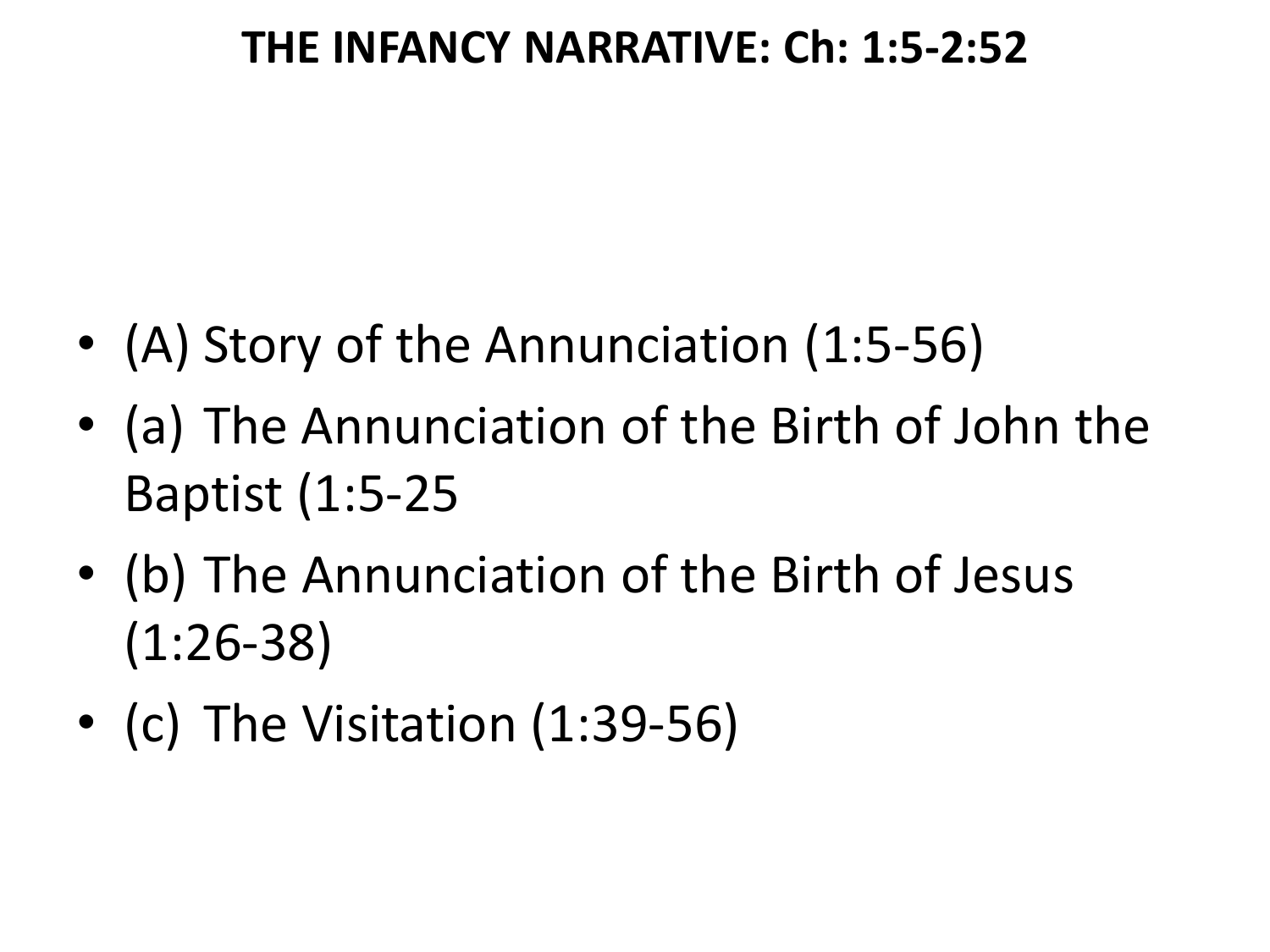### **THE INFANCY NARRATIVE: Ch: 1:5-2:52**

- (B) The Story of the Births (1:57-2:52)
- (a) The Birth of John the Baptist (1:57-80)
- (b) The Birth of Jesus (2:1-40)
- (c) The Boy Jesus in the Temple (2:41-52)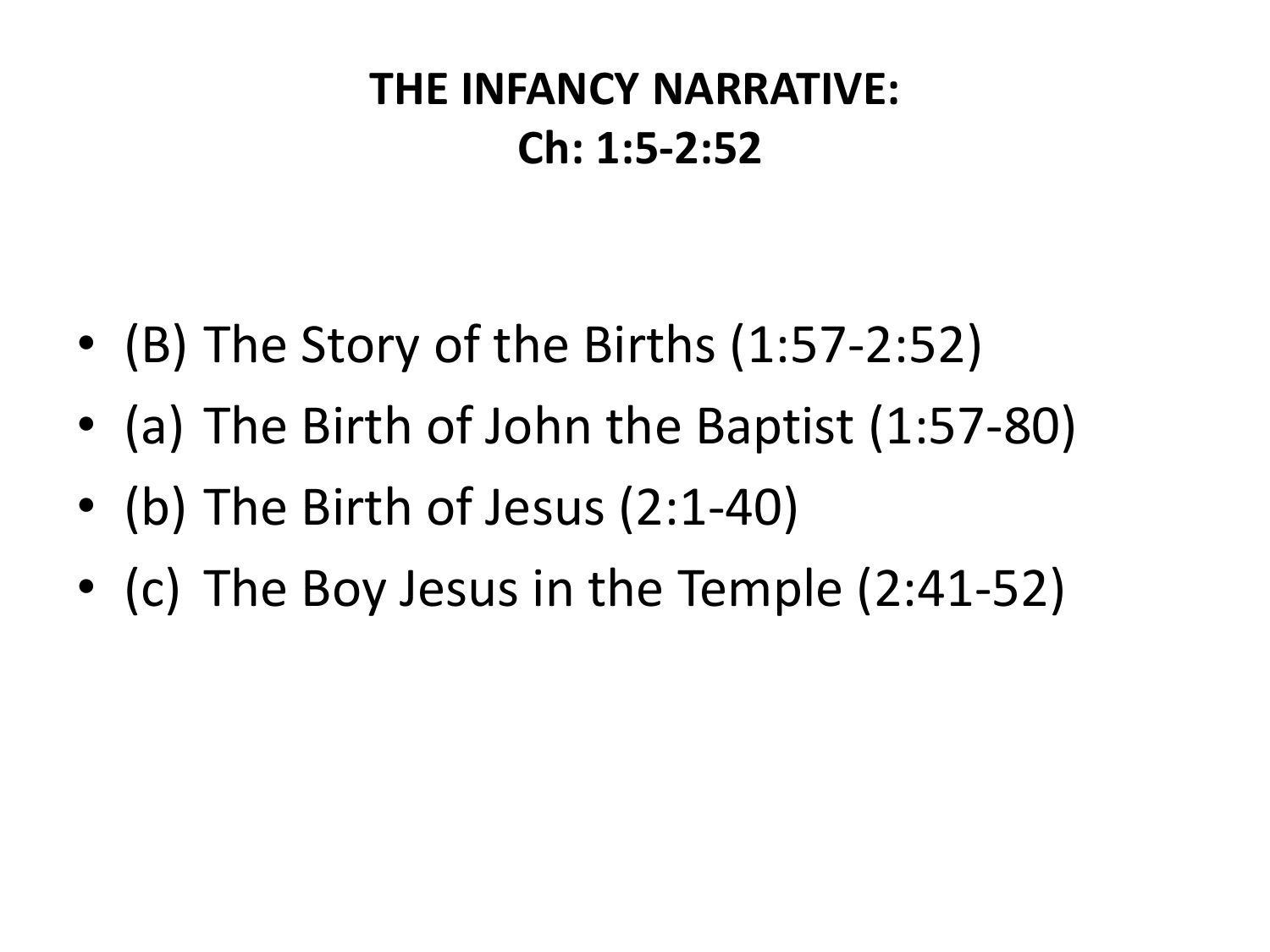#### **THE PUBLIC MINISTRY: Ch. 3:1-4:13)**

- (a) John the Baptist (3:1-20)
- (b) The Baptism of Jesus (3:21-22)
- (c) The Genealogy of Jesus (3:23-38)
- (d) The Temptation (4:1-13)

•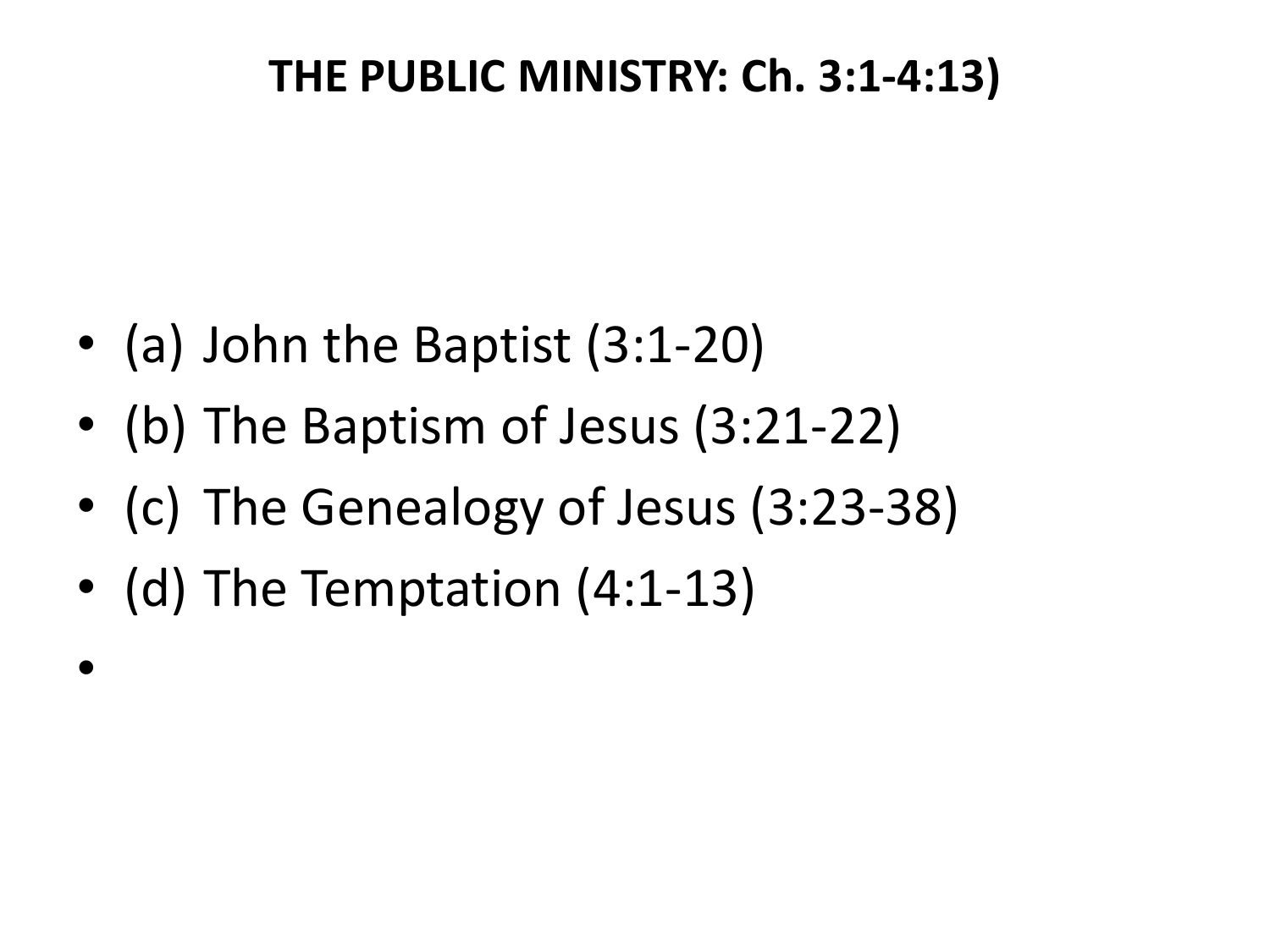#### **THE GALILEAN MINISTRY (4:14-9:50)**

- (a) Two Typical Events: At Nazareth and Capernaum (4:14-44)
- (b) From the Call of Peter to the Naming of the Twelve (5:1-6:16)
- (c) The Full Ministry (6:17-9:9)
- (d) The Climax (9:10-50)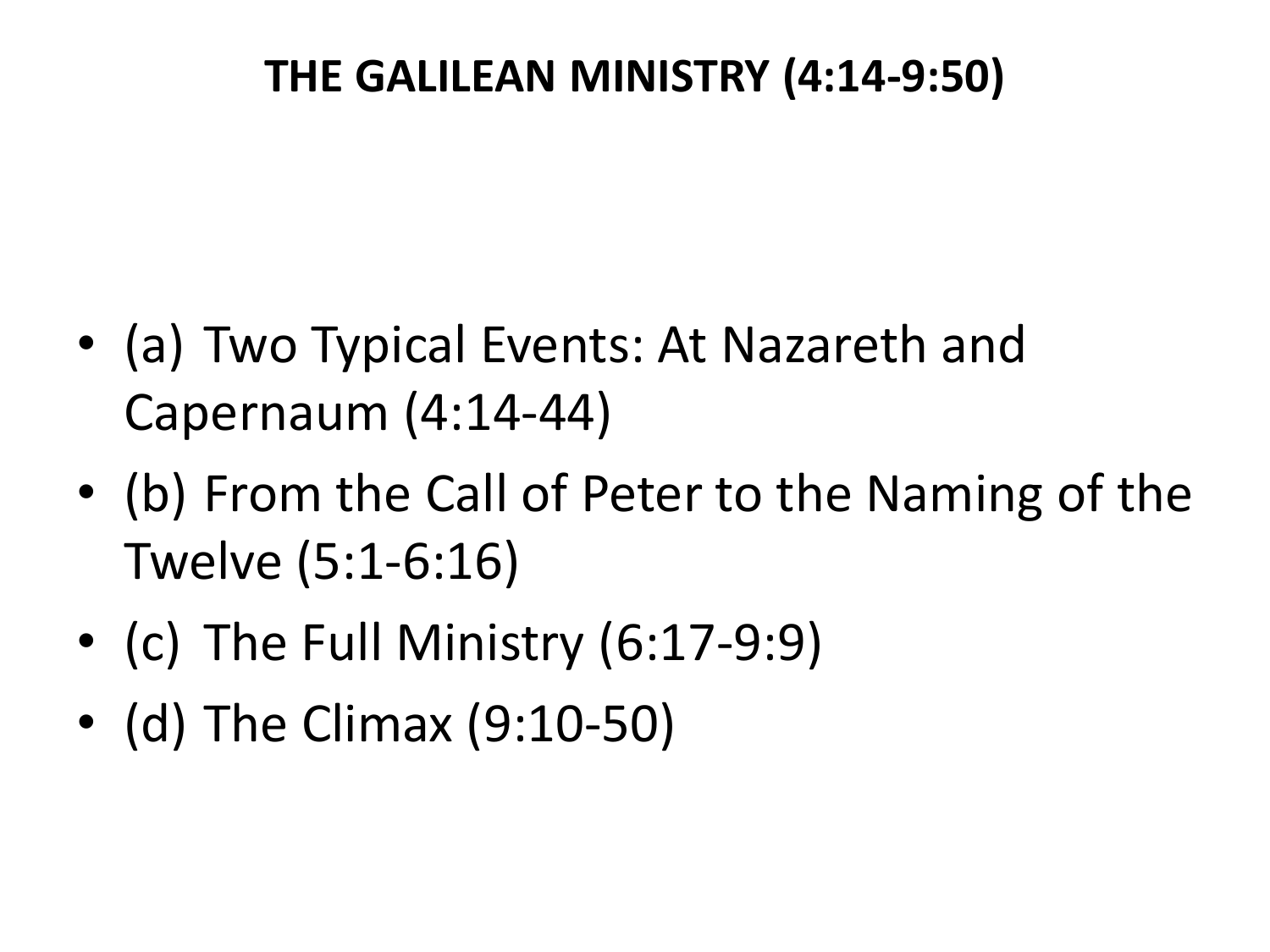### **THE JOURNEY NARRATIVE: (9:51-19:28)**

• (a) Section Proper to Luke (9:51-18:14)

• (b) Section Common with Mark's Gospel (18:15-19:28)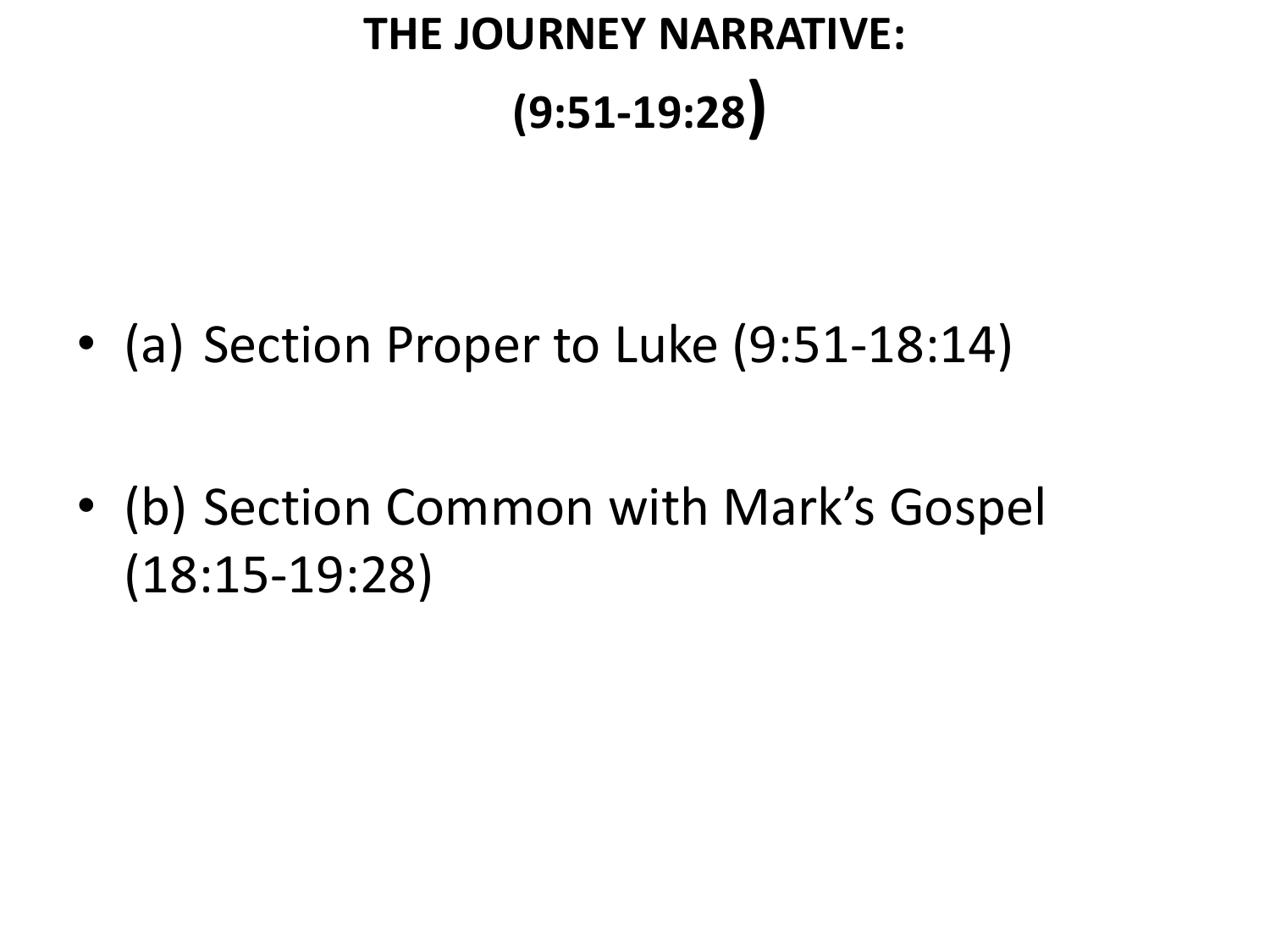#### **THE JERUSALEM MINISTRY: (19:29-21:38)**

• (a) Events at Jesus' Entry (19:29-48)

• (b) Controversies in Jerusalem (20:1-21:4)

• (c) Discourse on the Fall of Jerusalem (21:5- 38)